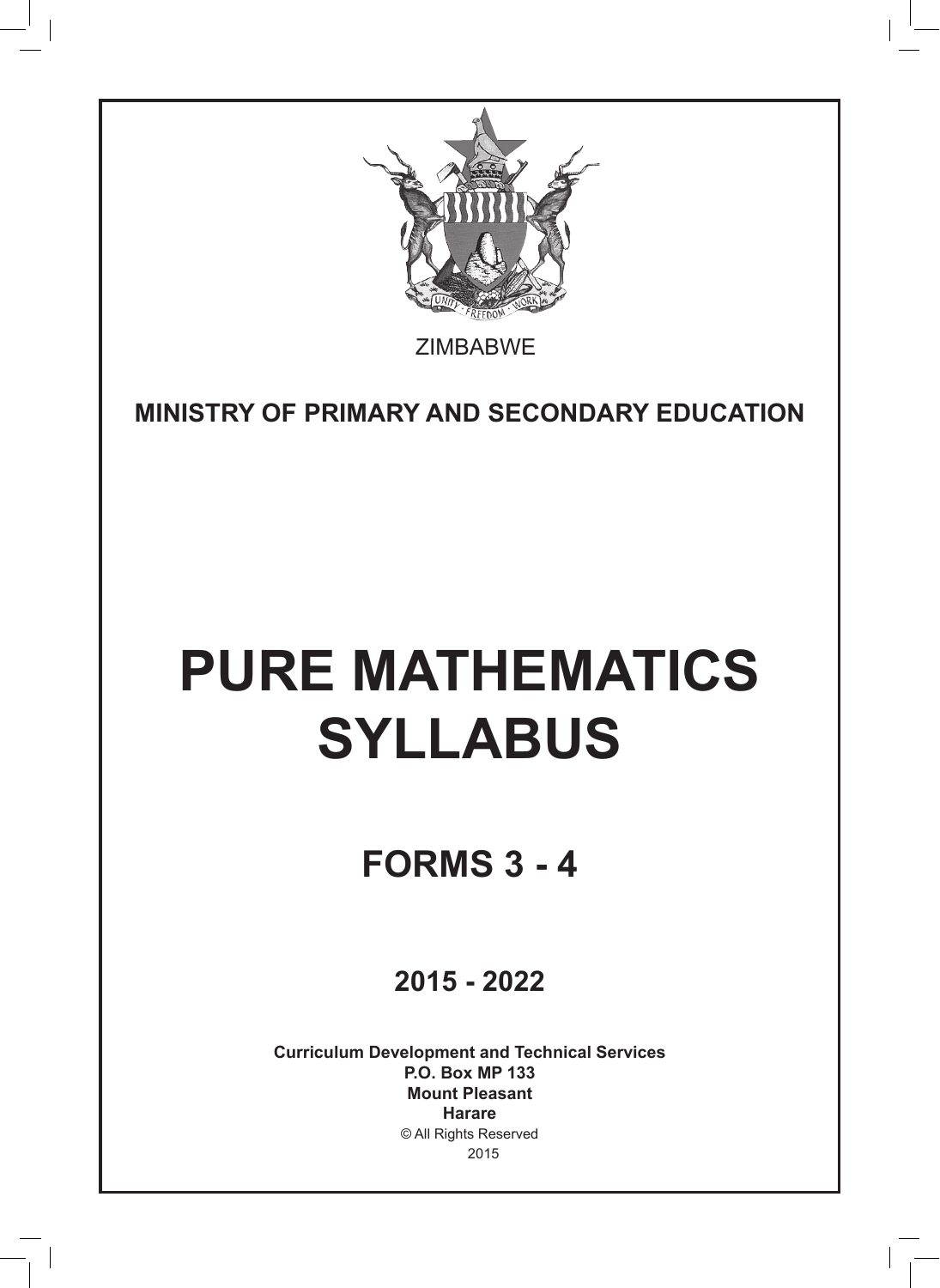$\frac{1}{\sqrt{1}}$  $\frac{1}{1}$ 

 $\frac{1}{\sqrt{1-\frac{1}{2}}}\Bigg|_{\frac{1}{2}}$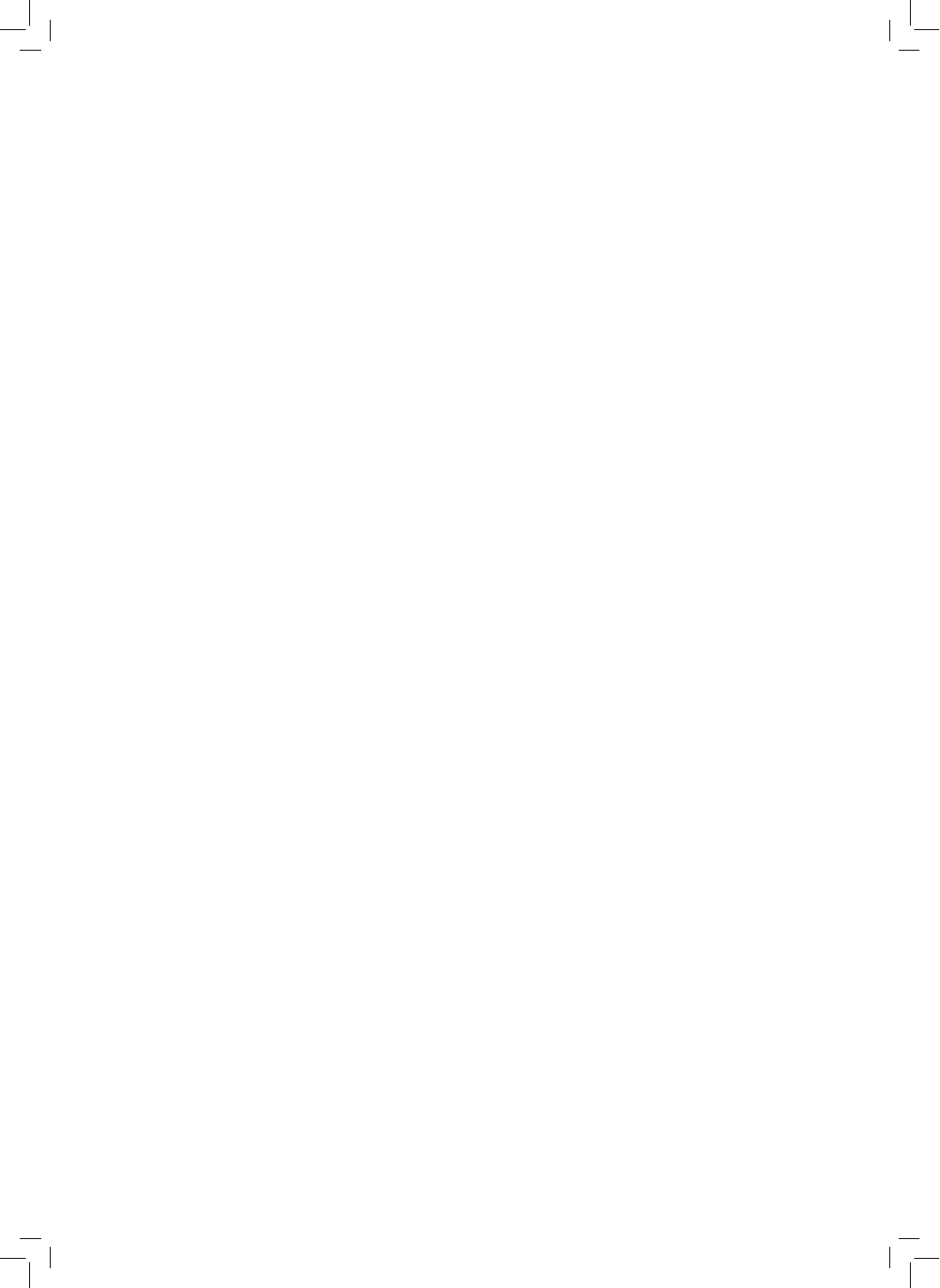## **ACKNOWLEDGEMENTS**

The Ministry of Primary and Secondary Education wishes to acknowledge the following for their valued contribution in the development of this syllabus:

- Panellists for Form 3-4 Pure Mathematics
- Representatives of the following organizations:
	- Zimbabwe School Examinations Council (ZIMSEC)
	- Uunited Nations Children's Fund (UNICEF )
	- United Nations Cultural, Scientific and Cultural Organisation (UNESCO)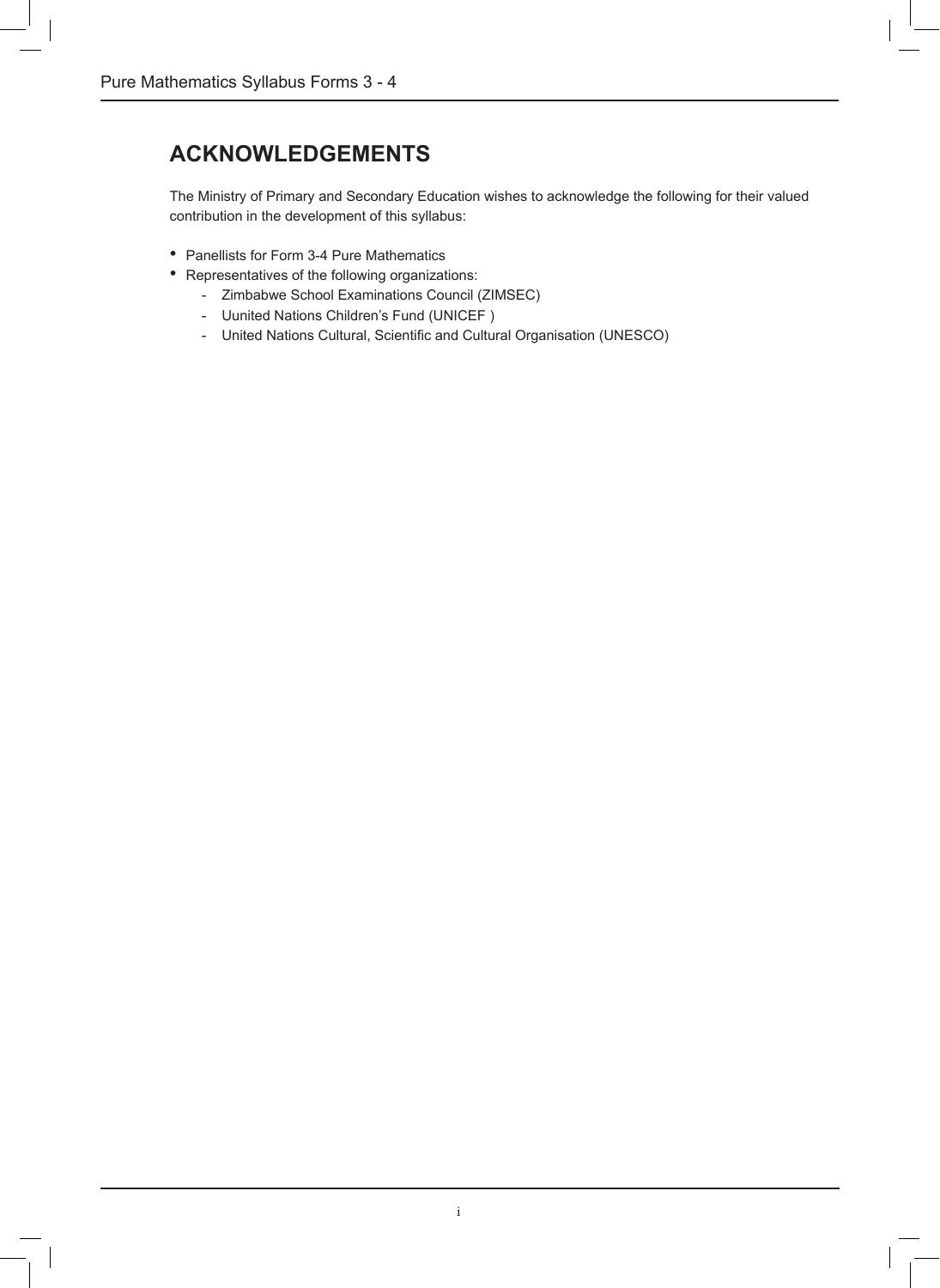## **CONTENTS**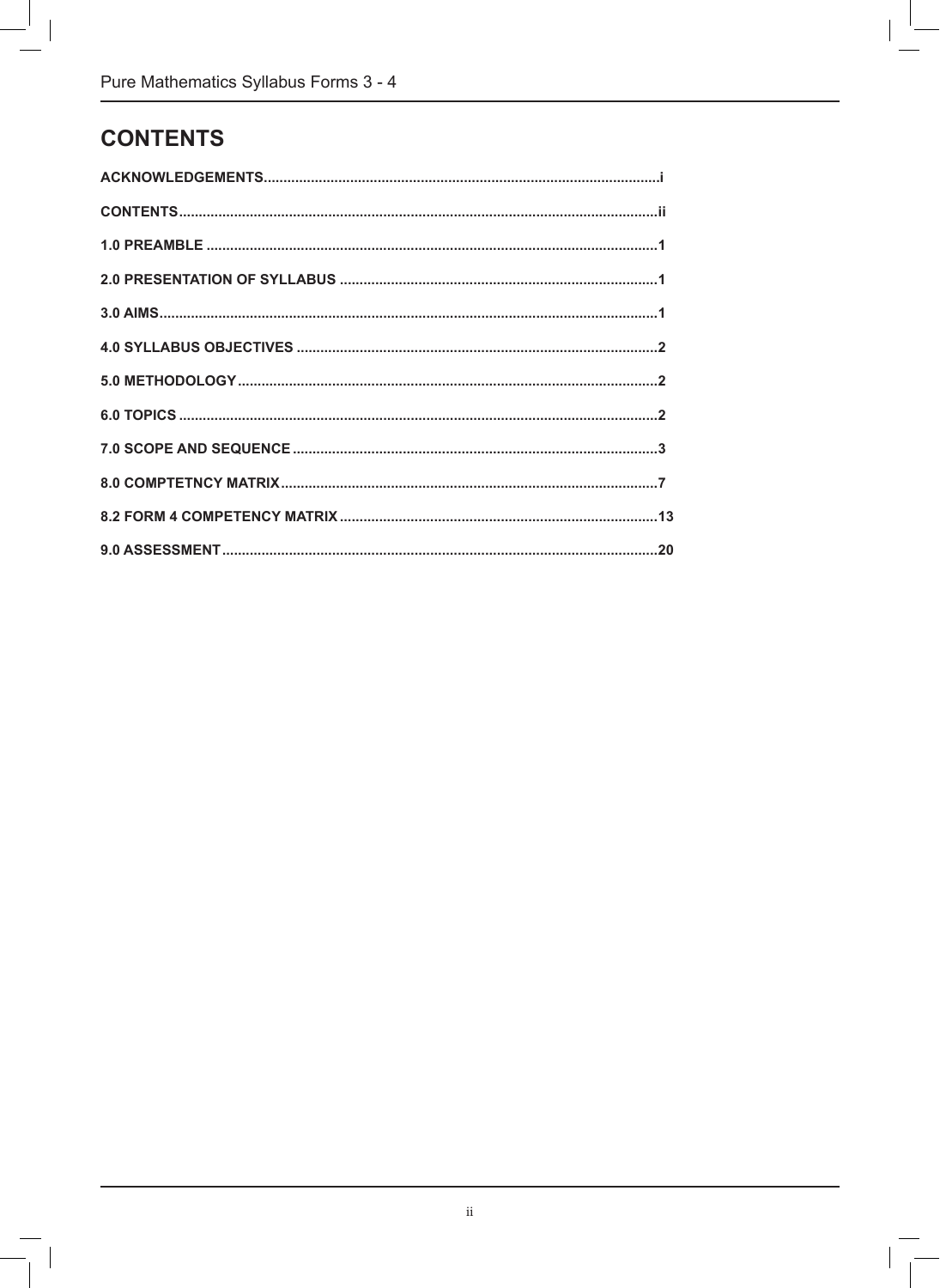## **1.0 PREAMBLE**

## **1.1 Introduction**

In developing the Form 3 - 4 Pure Mathematics syllabus attention was paid to the need to provide continuity of mathematical concepts from Form 1through to Form 4 and lay foundations for further studies, focusing on learners who have the ability and interest. It is assumed that learners who take this syllabus will take it concurrently with the Form 1 - 4 Mathematics syllabus. The syllabus is intended to produce a citizen who is a critical thinker and problem solver in life.The two year learning phase will provide learners with opportunities to apply Mathematical concepts in other subject areas and enhance Mathematical literacy and numeracy. It also desires to produce a learner with the ability to communicate effectively.

In learning Pure Mathematics, learners should be helped to acquire a variety of skills, knowledge and processes, and develop positive attitude towards the subject and in life. This will enable them to investigate and interpret numerical and spatial relationships as well as patterns that exist in the world. The syllabus also caters for learners with diverse needs to experience Pure Mathematics as relevant and worthwhile.

## **1.2 Rationale**

Zimbabwe is undergoing a socio-economic transformation where Pure Mathematics is key to development, therefore it is imperative that learners acquire necessary mathematical knowledge and skills to enable as many learners as possible to proceed to Form 5-6 Mathematics and beyond. The knowledge of Pure Mathematics enables learners to develop mathematical skills such as dealing with the abstract, presenting mathematical arguments, interpreting mathematical information and solving problems essential in life and for sustainable development. The importance of Ppure Mmathematics can be underpinned in inclusivity, human dignity and enterprise as it plays a pivotal role in careers such as reserach, actuarial science, materology and engineering

## **1.3 Summary of Content (Knowledge, Skills and Attitudes)**

The syllabus will cover the theoretical and practical aspects of Pure Mathematics. This two year learning area will cover: algebra, coordinate geometry and

calculus.

## **1.4 Assumption**

The syllabus assumes that the learner has:

- 1.4.1 mastered concepts and skills involving number, algebra and geometry at Form 1 and 2 level
- 1.4.2 shown interest in pursuing Pure Mathematics
- 1.4.3 the ability to operate some ICT tools

## **1.5 Cross Cutting Themes**

The following are some of the cross cutting themes in Pure Mathematics:-

- 1.5.1 Financial literacy
- 1.5.2 Disaster risk management
- 1.5.3 Collaboration
- 1.5.4 Environmentalissues
- 1.5.5 Enterprise skills
- 1.5.6 Sexuality, HIV & AIDS Education

## **2.0 PRESENTATION OF SYLLABUS**

The Pure Mathematics syllabus is presented as singledocument covering Form 3 - 4.It contains the preamble, aims, syllabus objectives, syllabus topics, scope and sequence and competency matrix. The syllabus also suggests a list of resources that could be used during learning and teaching process.

## **3.0 AIMS**

This syllabus is intended to provide a guideline for Form 3 - 4 learners which will enable them to:

- 3.1 acquire a firm foundation for further studies and future careers
- 3.2 use ICT tools for learning and solving mathematical problems
- 3.3 develop an ability to apply Pure Mathematics in life and other subjects, particularly Science and Technology
- 3.4 develop a further understanding of mathematical concepts and processes in a way that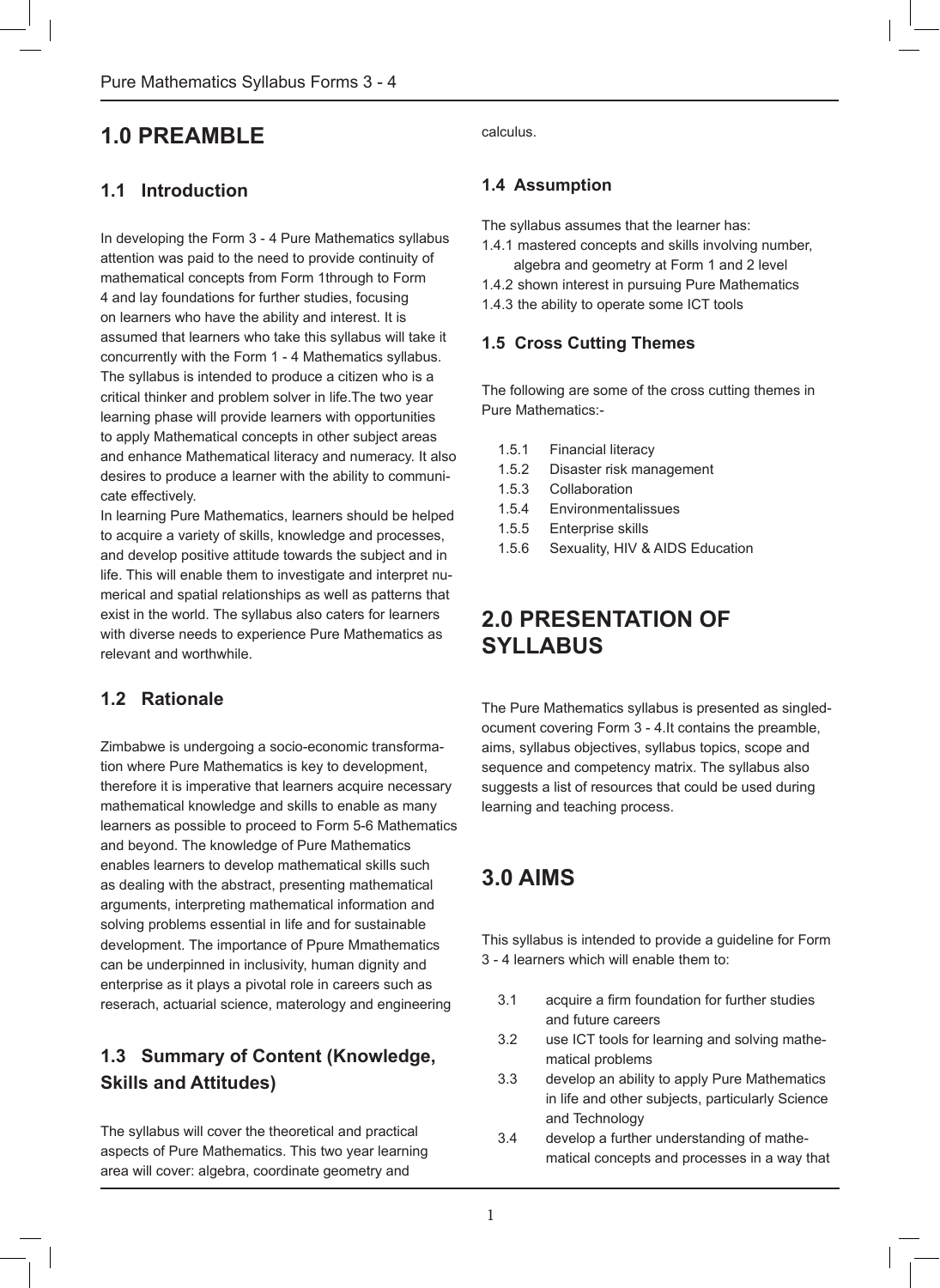encourages confidence, enjoyment, interest and lifelong learning

- 3.5 appreciate Pure Mathematics as a basis for applying the learning area in a variety of life situations
- 3.6 develop the ability to solve problems, reason clearly and logically as well as communicate mathematical ideas successfully
- 3.7 acquire enterprise skills in an indigenised and globalised economy through research and project-based learning

## **4.0 SYLLABUS OBJECTIVES**

By the end of the two year learning period, the learners should be able to:

- 4.1 use relevant mathematical symbols, terms and definitions in problem solving
- 4.2 use formulae and generalisations to solve a variety of problems in Pure Mathematics and other related learning areas
- 4.3 formulate problems into mathematical terms and apply appropriate techniques for solutions
- 4.4 use ICT tools for learning through problem solving
- 4.5 apply Pure Mathematics concepts and principles in life
- 4.6 demonstrate an appreciation of mathematical concepts and processes
- 4.7 demonstrate an ability to solve problems systematically, applying mathematical reasoning
- 4.8 communicate mathematical concepts and principles clearly
- 4.9 explore ways of solving routine and non-routine problems in Pure Mathematics using appropriate formulae, algorithms and strategies
- 4.10 model mathematical information from one form to another e.g. verbal/words to symbolic form
- 4.11 conduct research projects including those related to enterprise

## **5.0 METHODOLOGY**

It is recommended that teachers use methods and techniques in which Pure Mathematics is seen as a process which arouses an interest and confidence in tackling problems both in familiar and unfamiliar

contexts. The teaching and learning of Pure Mathematics must be learner centred and ICT driven. The following are suggested methods of the teaching and learning of Pure Mathematics

- Guided discovery
- Group work
- Interactive e-learning
- Games and puzzles
- Quiz
- Problem solving
- Simulation and modelling
- **Experimentation**

## **5.1 Time Allocation**

Six periods of 40 minutes each per week should be allocated for the adequate coverage of the syllabus

## **6.0 TOPICS**

The following topics will be covered from Form 3 - 4

- 6.1 Indices and irrational numbers
- 6.2 Polynomials
- 6.3 Identities, equations and inequalities
- 6.4 Graphs and coordinate geometry
- 6.5 Vectors
- 6.6 Functions
- 6.7 Sequences
- 6.8 Binomial expansions
- 6.9 Trigonometry
- 6.10 Logarithmic and exponential functions
- 6.11 Differentiation
- 6.12 Integration
- 6.13 Numerical methods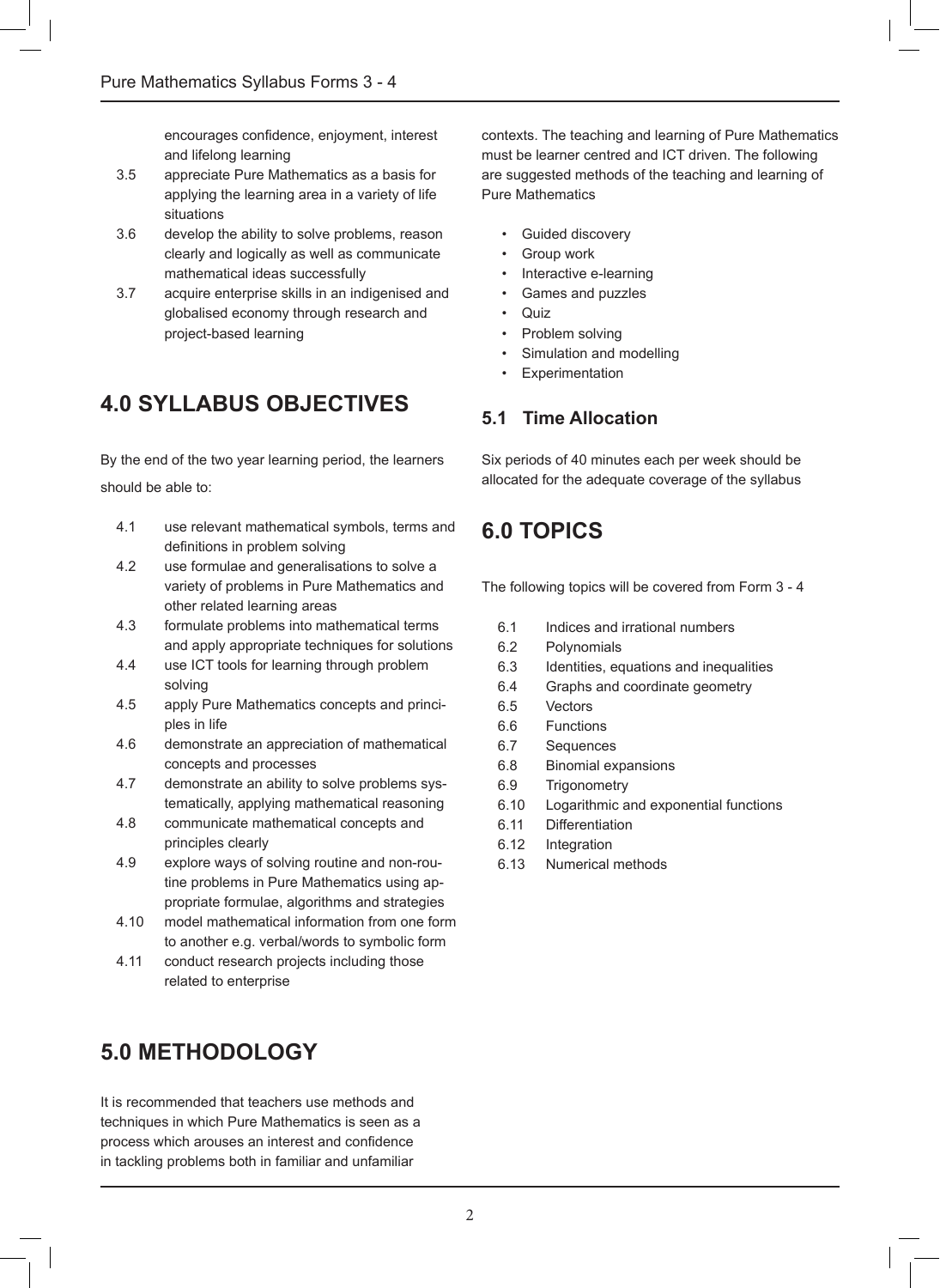|                    | AND SEQUENCE<br><b>7.0 SCOPE</b>               |        |
|--------------------|------------------------------------------------|--------|
|                    | TOPIC 1: INDICES AND IRRATIONAL NUMBERS        |        |
|                    |                                                |        |
| SUB TOPIC          | FORM <sub>3</sub>                              | FORM 4 |
| Indices            | Equations involving indices<br>Laws of indices |        |
| Irrational numbers | Surds                                          |        |
|                    | TOPIC 2: POLYNOMIALS                           |        |

| FORM 4            | Multiplication            | Division | Factor Theorem | Solving equations    |
|-------------------|---------------------------|----------|----------------|----------------------|
| FORM <sub>3</sub> | Components of polynomials | Addition | Subtraction    | fractions<br>Partial |
|                   |                           |          |                |                      |
| <b>SUB TOPIC</b>  | Polynomials               |          |                |                      |

# TOPIC 3: IDENTITIES, EQUATIONS AND INEQUALITIES **TOPIC 3: IDENTITIES, EQUATIONS AND INEQUALITIES**

**TOPIC 3: IDENTITIES, EQUATIONS AND INEQUALITIES** 

| FORM 4            | Completing the square      | Simultaneous equations |           |                        |                    |
|-------------------|----------------------------|------------------------|-----------|------------------------|--------------------|
| FORM <sub>3</sub> | n of identity<br>Definitio | Jnknown coefficients   | Equations | Quadratic inequalities | Cubic inequalities |
|                   |                            |                        |           |                        |                    |
|                   | dentities and equations    |                        |           |                        |                    |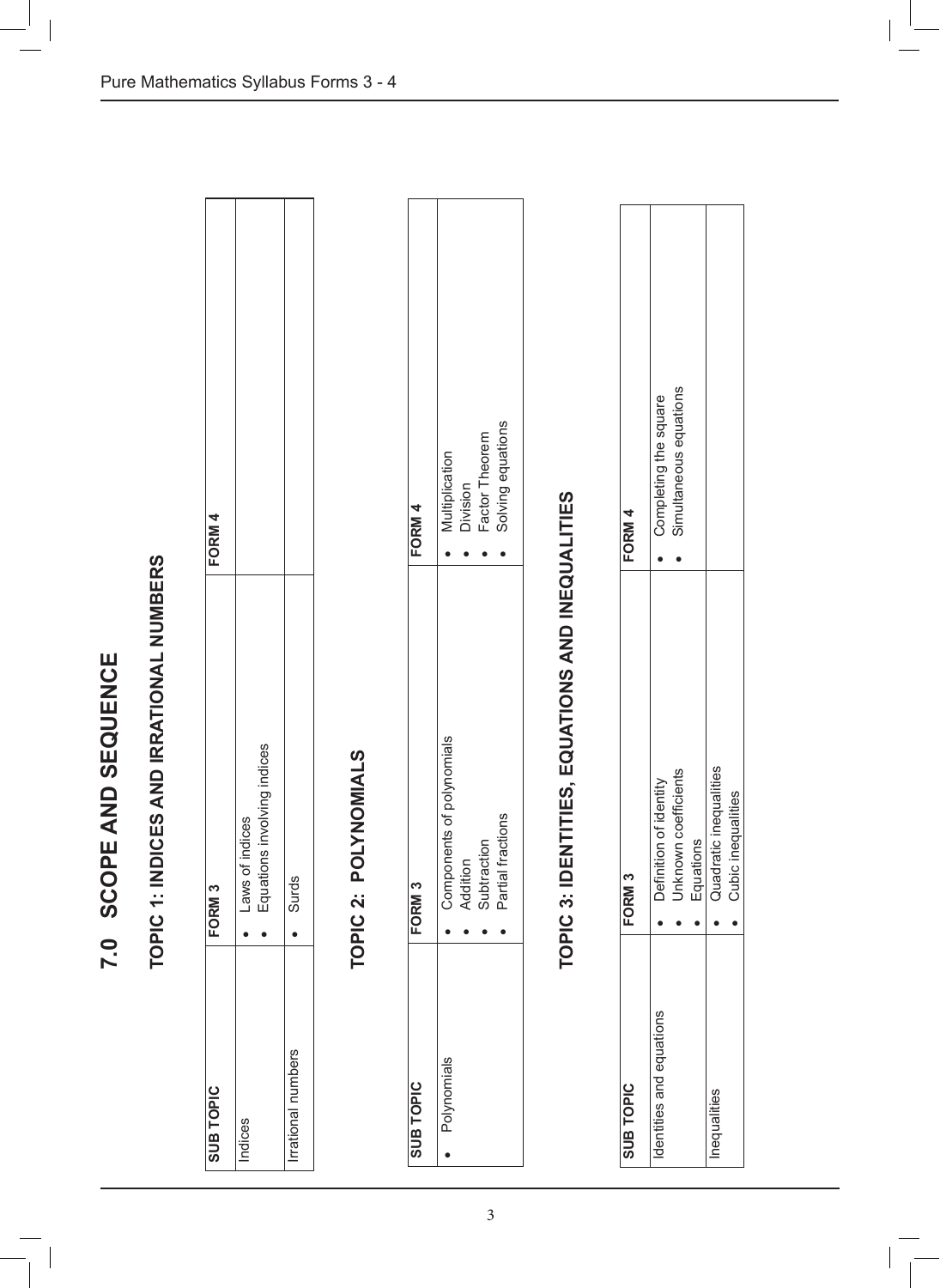|                     | TOPIC 4: GRAPHS AND COORDINATE GEOMETRY                       |                      |
|---------------------|---------------------------------------------------------------|----------------------|
| <b>SUB TOPIC</b>    | FORM <sub>3</sub>                                             | FORM 4               |
| Graphs              | Gradient of a line segment<br>graphs<br>Straight line         | Graphs of $y = kx^n$ |
| Coordinate geometry | Distance between two points<br>• Coordinates of the mid-point |                      |
|                     | TOPIC 5: VECTORS                                              |                      |

| <b>SUB TOPIC</b>          | FORM <sub>3</sub> | FORM 4                               |
|---------------------------|-------------------|--------------------------------------|
| ecors in three dimensions | Types of vectors  | Unit vectors                         |
|                           | ector operations  | Scalar product                       |
|                           |                   | Vector properties of plane shapes    |
|                           |                   | Areas of triangles and parallelogram |

## TOPIC 6: FUNCTIONS **TOPIC 6: FUNCTIONS**

| <b>SUB TOPIC</b> | FORM <sub>3</sub>            | FORM4                 |
|------------------|------------------------------|-----------------------|
| unctions         | n of a function<br>Definitio | One-one funcion       |
|                  | and range<br>· Domain        | Inverse of a function |
|                  | Composite function           | · Graphs of functions |

Pure Mathematics Syllabus Form 3 – 4 2016 8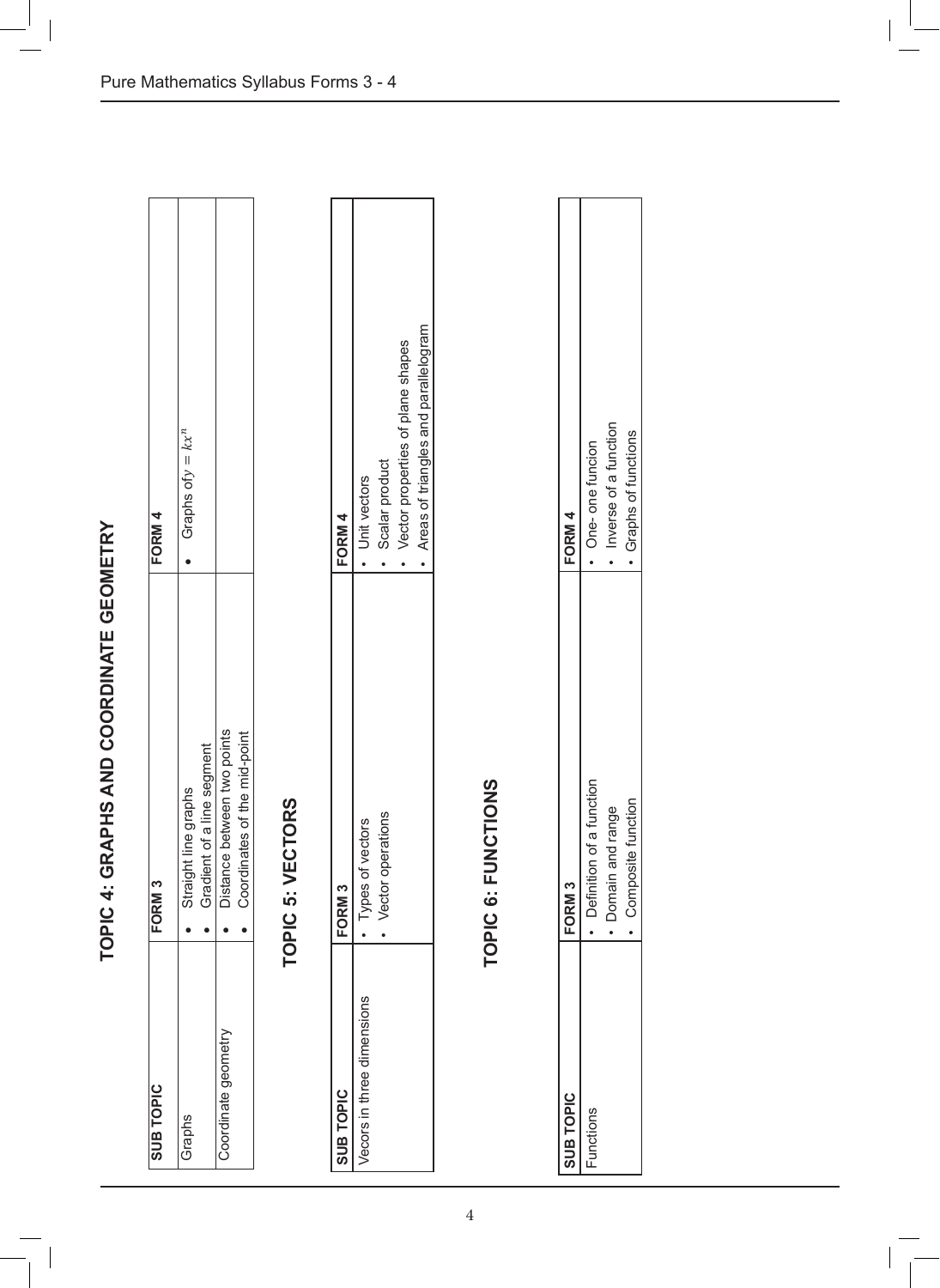| í<br>٦<br>٢ |
|-------------|
| ī<br>٠      |
| ī           |
|             |
|             |
|             |
|             |
|             |

**TOPIC 7: SEQUENCES**

 $\begin{array}{c} \hline \end{array}$ 

|                         | TOPIC 7: SEQUENCES                                                                                          |                                                                            |
|-------------------------|-------------------------------------------------------------------------------------------------------------|----------------------------------------------------------------------------|
| SUB TOPIC               | FORM <sub>3</sub>                                                                                           | FORM 4                                                                     |
| Sequences               | Definition of a sequence<br>Examples of sequences                                                           | Geometric progression<br>Arithmetic progression                            |
|                         | TOPIC 8: BINOMIAL EXPANSION                                                                                 |                                                                            |
| SUB TOPIC               | FORM <sub>3</sub>                                                                                           | FORM 4                                                                     |
| Binomial expansion      |                                                                                                             | Exapnsion of (a+b) " where n is a positive integer<br>· Pasdcal's Triangle |
|                         | TOPIC 9: TRIGONOMETRY                                                                                       |                                                                            |
| SUB TOPIC               | FORM <sub>3</sub>                                                                                           | FORM 4                                                                     |
| Plane Trigonometry      | · Sine and cosine rules                                                                                     | · Radians                                                                  |
|                         | . Area of a trriangle                                                                                       | . Area of a segment<br>. Length of an arc<br>. Area of a sector            |
| Trigonometric functions | • Exact values of sine, cosine and tangent of special<br>. Trigonometrical functions for angles of any size | · Equations                                                                |

Pure Mathematics Syllabus Form 3 – 4 2016 11

angles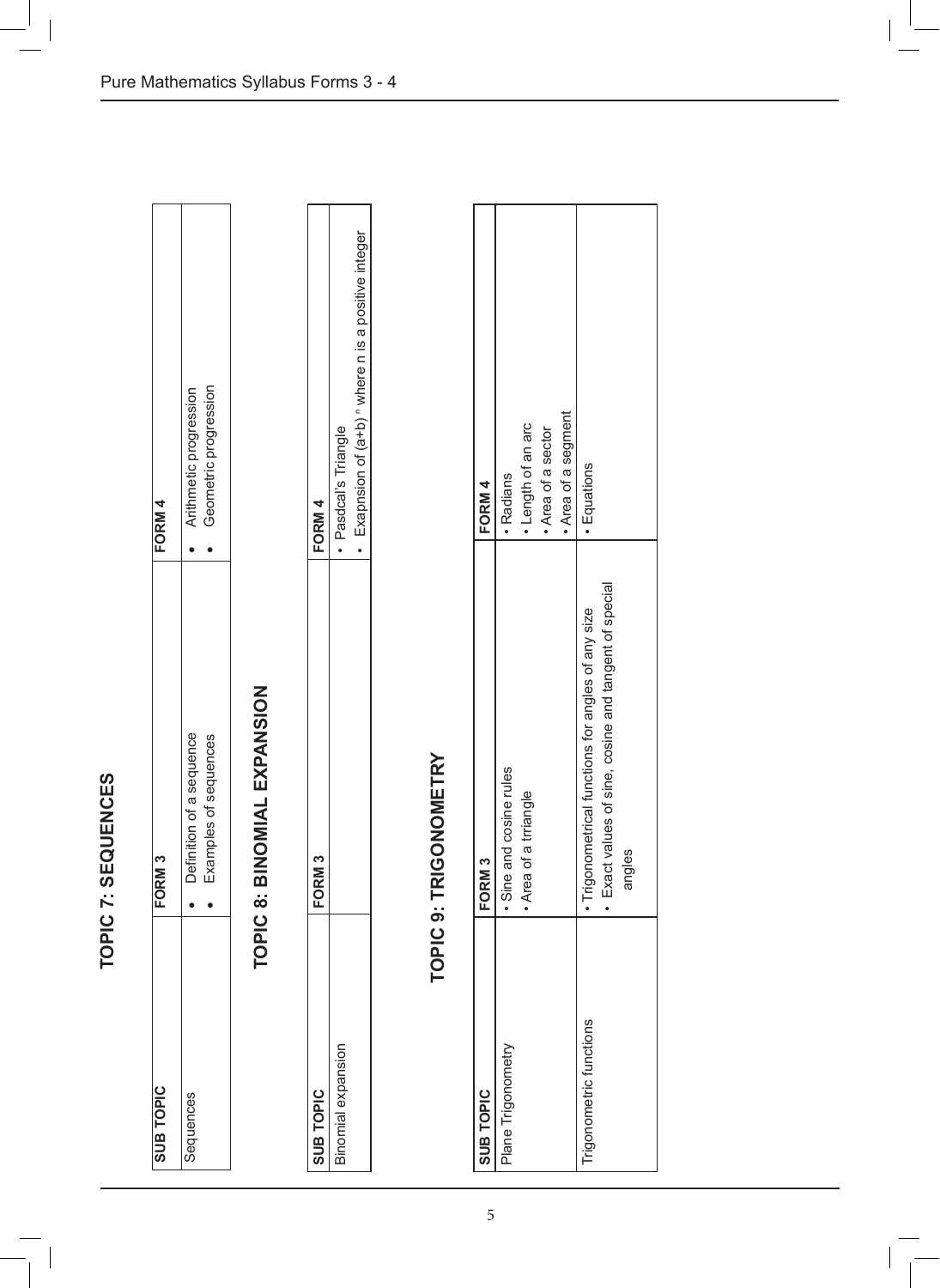| TOPIC 10: LOGARITHMIC AND EXPONENTIAL FUNCTIONS |  |  |
|-------------------------------------------------|--|--|
|                                                 |  |  |
|                                                 |  |  |

|                       | TOPIC 10: LOGARITHMIC AND EXPONENTIAL FUNCTIONS |                                                       |
|-----------------------|-------------------------------------------------|-------------------------------------------------------|
| <b>SUB TOPIC</b>      | FORM <sub>3</sub>                               | FORM 4                                                |
| Logarithms            | Logarithms and indices<br>Laws of logarithms    | Equations of the form $a^x = b$<br>Natural logarithms |
| Exponential functions |                                                 | $\bullet$ Exponential growth and decay                |
|                       | TOPIC 11: DIFFERENTIATION                       |                                                       |

| JUB TOPIC | ORM <sub>3</sub>                                                                                      | FORM4                                                                                                                                  |
|-----------|-------------------------------------------------------------------------------------------------------|----------------------------------------------------------------------------------------------------------------------------------------|
|           | Derived function of the form ax <sup>n</sup><br>Gradient of a curve at a point<br>Derivative of a sum | rates of change, velocity and acceleration<br>Application of differentiation to gradients,<br>tangents and normals, stationary points, |

## TOPIC 12: INTEGRATION **TOPIC 12: INTEGRATION**

| SUB TOPIC | FORM <sub>3</sub>                                      | FORM 4 |
|-----------|--------------------------------------------------------|--------|
| tegration | Indefinite integration as the reverse process   • Area |        |
|           | of differentiation                                     | Volume |
|           | integration of functions of the formaxn                |        |
|           | Integration of a polynomial                            |        |
|           |                                                        |        |
|           |                                                        |        |

## TOPIC 13: NUMERICAL METHODS **TOPIC 13: NUMERICAL METHODS**

| FORM4             | Simple iterative procedures<br>Newton Reaphson method<br>Trapezium Rule |  |
|-------------------|-------------------------------------------------------------------------|--|
| FORM <sub>3</sub> |                                                                         |  |
| SUB TOPIC         | erical method:                                                          |  |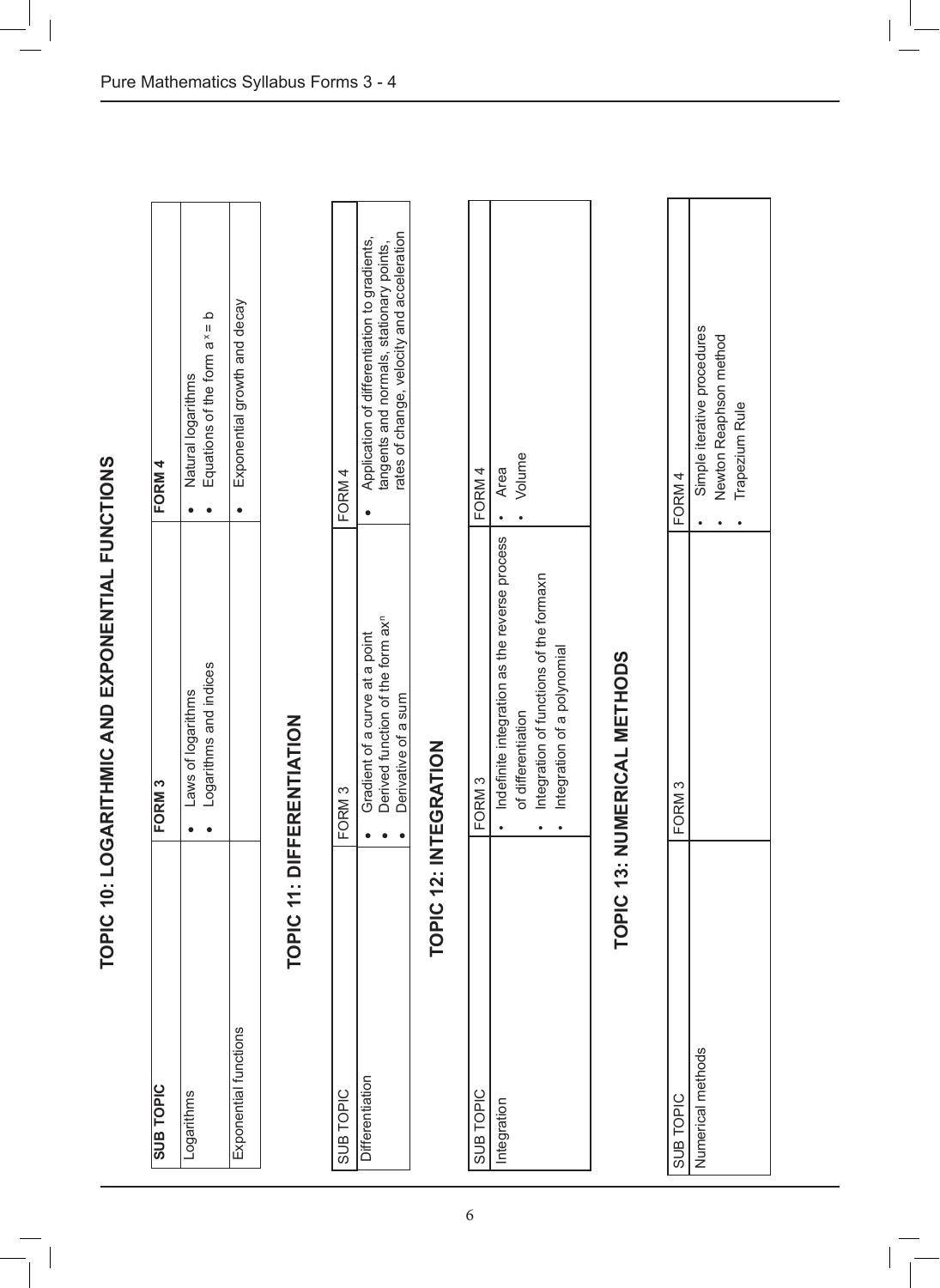8.0 COMPTETNCY MATRIX **8.0 COMPTETNCY MATRIX**

 $\overline{\phantom{a}}$ 

FNCY MATRIX FORM 3 COMPTETNCY MATRIX  $8.1$ 

## TOPIC 1: INDICES AND IRRATIONAL NUMBERS 8.1 FORM 3 COMPTETNCY MATRIX<br>TOPIC 1: INDICES AND IRRATIONAL NUMBERS

| <b>SUB TOPIC</b>   | <b>OBJECTIVES</b>                  | <b>CONTENT: {Skills,</b> | SUGGESTED NOTES AND ACTIVITES       | <b>SUGGESTED</b> |
|--------------------|------------------------------------|--------------------------|-------------------------------------|------------------|
|                    | Learners should be able to:        | Knowledge, Attitudes}    |                                     | <b>RESOURCES</b> |
| Indices            | state the laws of indices          | Laws of indices          | Deriving the laws of indices        | ICT tools        |
|                    | use laws of indices to simplify    | Equations involving      | Simplifying algebraic expressions   | Relevant texts   |
|                    | algebraic expressions              | indices                  | Applying laws of indices to solve   |                  |
|                    | solve equations involving indices  |                          | problems                            |                  |
| Irrational numbers | define irrational numbers          | <b>Surds</b>             | Distinguishing between rational and | ICT tools        |
|                    | reduce a surd to its simplest form |                          | irrational numbers                  | Relevant texts   |
|                    | carry out the four operations on   |                          | Deriving and finding ways of        |                  |
|                    | surds                              |                          | simplifying surds                   |                  |
|                    | rationalise denominators           |                          | Expressing surds in simple form     |                  |
|                    |                                    |                          | Carrying out the four operations on |                  |
|                    |                                    |                          | surds                               |                  |
|                    |                                    |                          | Rationalising denominators          |                  |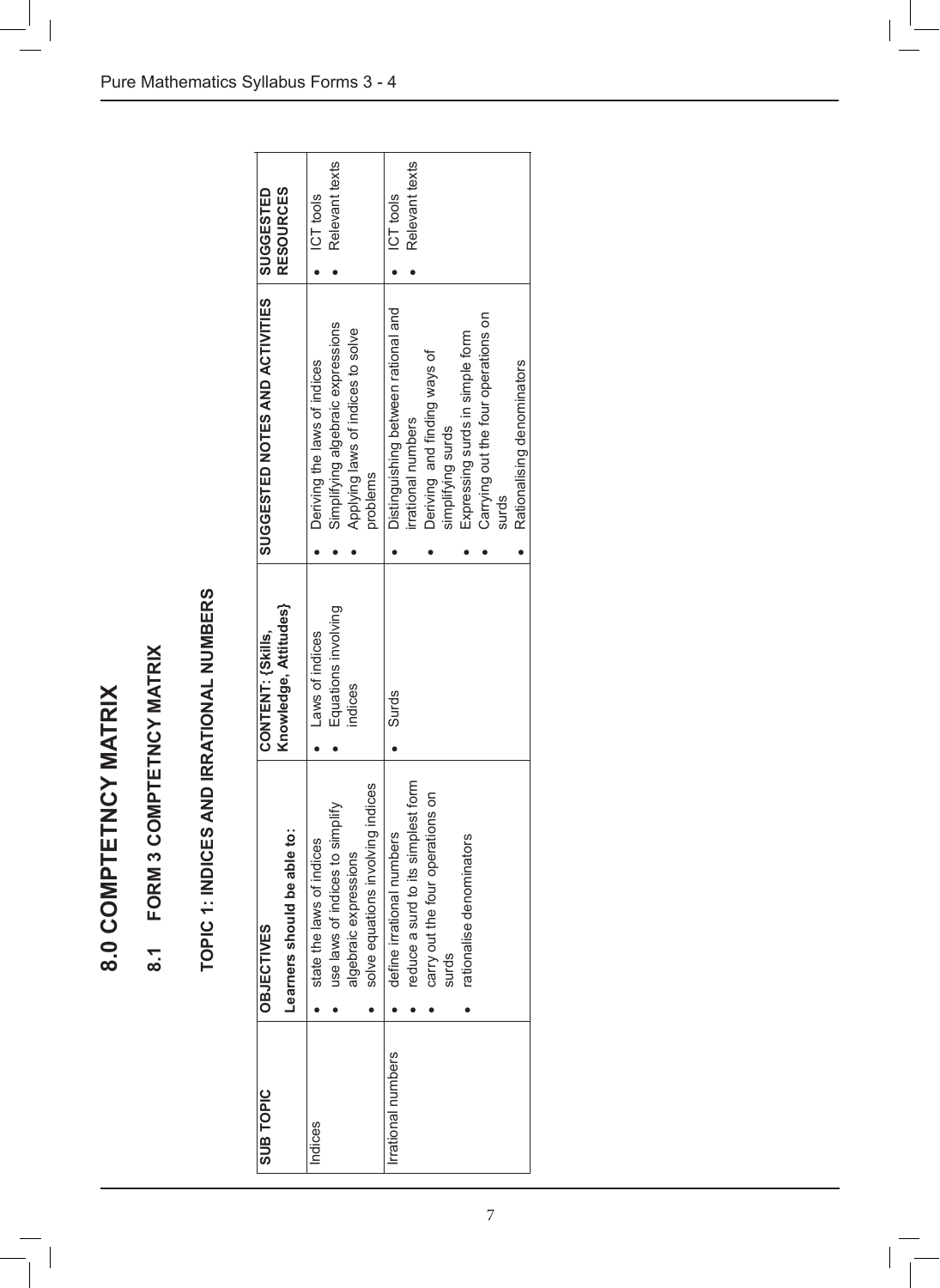|                  | TOPIC 2: POLYNOMIALS                                |                          |                                                |                  |
|------------------|-----------------------------------------------------|--------------------------|------------------------------------------------|------------------|
| <b>SUB TOPIC</b> | <b>OBJECTIVES</b>                                   | <b>CONTENT: {Skills,</b> | SUGGESTED NOTES AND ACTIVITIES                 | SUGGESTED        |
|                  | Learners should be able to:                         | Knowledge, Attitudes}    |                                                | <b>RESOURCES</b> |
| Polynomials      | define polynomials                                  | Components of            | Discussing polynomials                         | ICT tools        |
|                  | identify proper and improper                        | polynomials              | Distinguishing between proper and              | Relevant texts   |
|                  | fractions                                           | Addition                 | improper fractions                             |                  |
|                  | carry out operations of addition and                | Subtraction              | Adding and subtracting polynomials             |                  |
|                  | subtraction of polynomials                          | Partial fractions        | Decomposing functions into fractions           |                  |
|                  | express a function as a sum of<br>simpler fractions |                          | with linear denominators                       |                  |
|                  |                                                     |                          |                                                |                  |
|                  | TOPIC 3: IDENTITIES, EQUATIONS AND INEQUALITIES     |                          |                                                |                  |
|                  |                                                     |                          |                                                |                  |
| SUB TOPIC        | <b>OBJECTIVES</b>                                   | CONTENT: (Skills,        | SUGGESTED NOTES AND ACTIVITIES                 | <b>SUGGESTED</b> |
|                  | Learners should be able to:                         | Knowledge, Attitudes)    |                                                | <b>RESOURCES</b> |
| Identities and   | distinguish between an identity and                 | Definition of identity   | Discussing the difference between an           | ICT tools        |
| equations        | an equation                                         | Unknown coefficients     | identity and an equation                       | Relevant texts   |
|                  | use identities to determine                         | Equations                | Finding unknown coefficients using             |                  |
|                  | unknown coefficients in                             |                          | dentities                                      |                  |
|                  | polynomials                                         |                          | Using the Factor Theorem to solve              |                  |
|                  | solve cubic equations using Factor<br>Theorem       |                          | cubic equations                                |                  |
| Inequalities     | factorise quadratic expressions                     | Quadratic inequalities   | Factorising quadratic expressions              | Relevant texts   |
|                  | solve quadratic inequalities                        | Cubic inequalities       | Finding solutions of quadratic                 | ICT tools        |
|                  | solve cubic inequalities with the                   |                          | inequalities                                   |                  |
|                  | use of Factor Theorem                               |                          | Exploring ways of solving cubic<br>nequalities |                  |
|                  |                                                     |                          | Jsing the Factor Theorem to solve              |                  |
|                  |                                                     |                          | cubic inequalities                             |                  |

Pure Mathematics Syllabus Forms 3 - 4

**SUB TOPIC OBJECTIVES**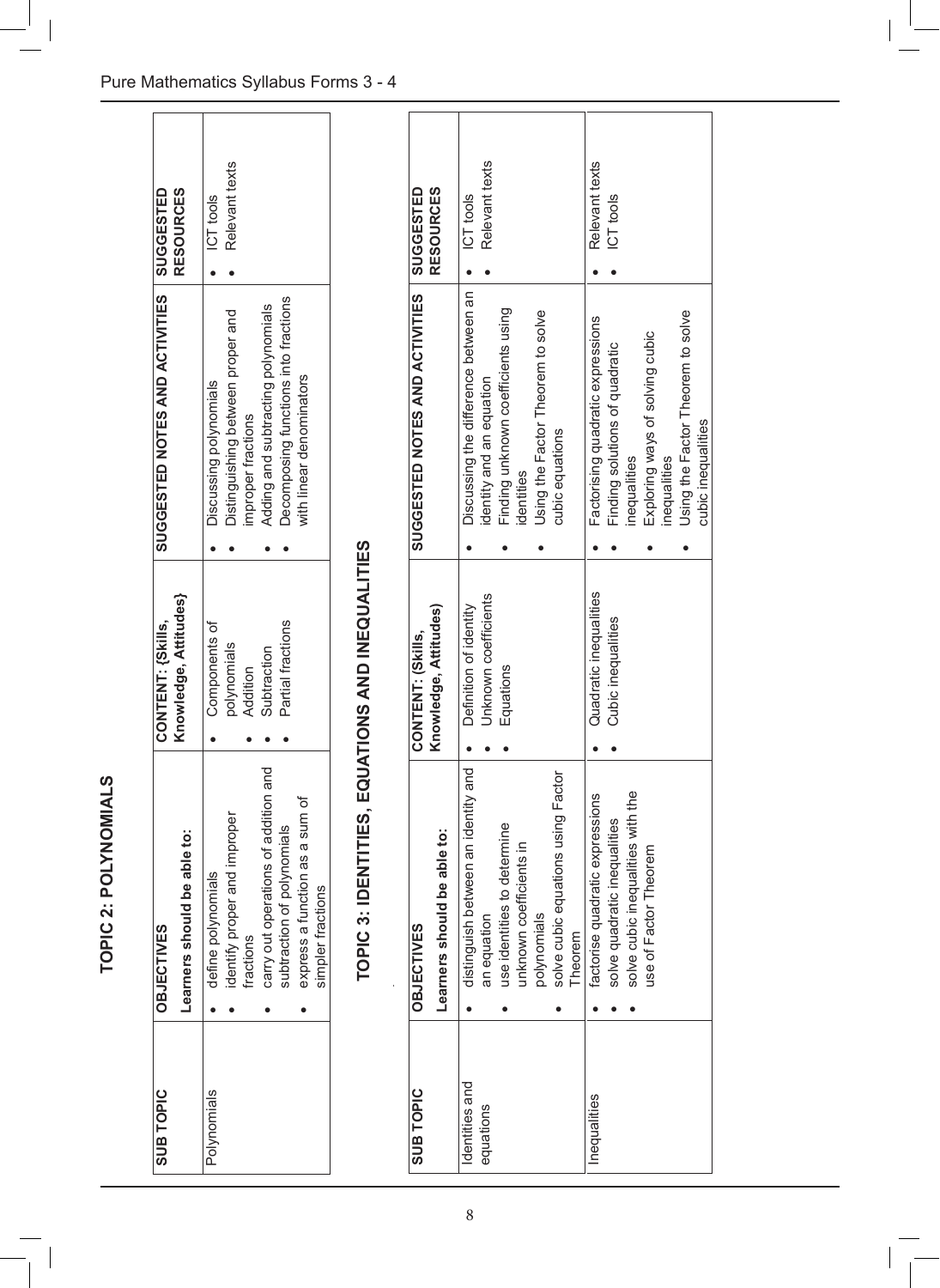| ֖֚֓<br>ì                                                                                          |  |
|---------------------------------------------------------------------------------------------------|--|
| ľ<br>I<br>ׅ֦֧ׅ֧֧֧֦֧֚֚֚֚֚֚֚֚֚֚֚֚֚֚֚֚֚֚֕֕֝֓֕֓֡֓֡֓֡֡֓֡֡֡֡֡֡֬֝֓֓֡֡֓֓֝֬֝֓<br>iF <iddd<br>CCC</iddd<br> |  |
| i                                                                                                 |  |
| $\frac{1}{6}$                                                                                     |  |
| l<br>(                                                                                            |  |

| <b>SUB TOPIC</b>    | <b>OBJECTIVES</b>                      | CONTENT: {Skills,                                                              | SUGGESTED NOTES AND ACTIVITIES        | <b>SUGGESTED</b> |
|---------------------|----------------------------------------|--------------------------------------------------------------------------------|---------------------------------------|------------------|
|                     | Learners should be able to:            | <nowledge, attitudes}<="" th=""><th></th><th><b>RESOURCES</b></th></nowledge,> |                                       | <b>RESOURCES</b> |
| Graphs              | sketch straight lines                  | Straight line graphs                                                           | Sketching straight lines given        | Geo-board        |
|                     | find the gradient of a line segment    | Gradient of a line                                                             | sufficient information                | ICT tools        |
|                     | find the equation of a straight line   | segment                                                                        | Exploring how to find equation of a   | Environment      |
|                     | identify parallel and perpendicular    |                                                                                | straight line given two points or the |                  |
|                     | lines                                  |                                                                                | gradient and a point                  |                  |
|                     | solve problems involving straight line |                                                                                | Distinguishing between parallel and   |                  |
|                     | graphs                                 |                                                                                | perpendicular lines                   |                  |
|                     |                                        |                                                                                | Solving problems involving straight   |                  |
|                     |                                        |                                                                                | ine graphs                            |                  |
|                     |                                        |                                                                                | dentifying examples in life where     |                  |
|                     |                                        |                                                                                | linear relationships occur            |                  |
|                     |                                        |                                                                                | Carrying out experiments involving    |                  |
|                     |                                        |                                                                                | linear relationships                  |                  |
| Coordinate geometry | calculate the distance between two     | Distance between two                                                           | Exploring ways to find distance       | Geo-board        |
|                     | points given in coordinate form        | points                                                                         | between two points                    | ICT tools        |
|                     | solve practical problems involving     | Coordinates of the mid-                                                        | Calculating coordinates of the mid-   | Environment      |
|                     | distance between two points            | point                                                                          | point of a straight line              |                  |
|                     | find the coordinates of the mid-point  |                                                                                | Conducting field work to solve        |                  |
|                     | of a straight line                     |                                                                                | problems involving distance between   |                  |
|                     |                                        |                                                                                | two points                            |                  |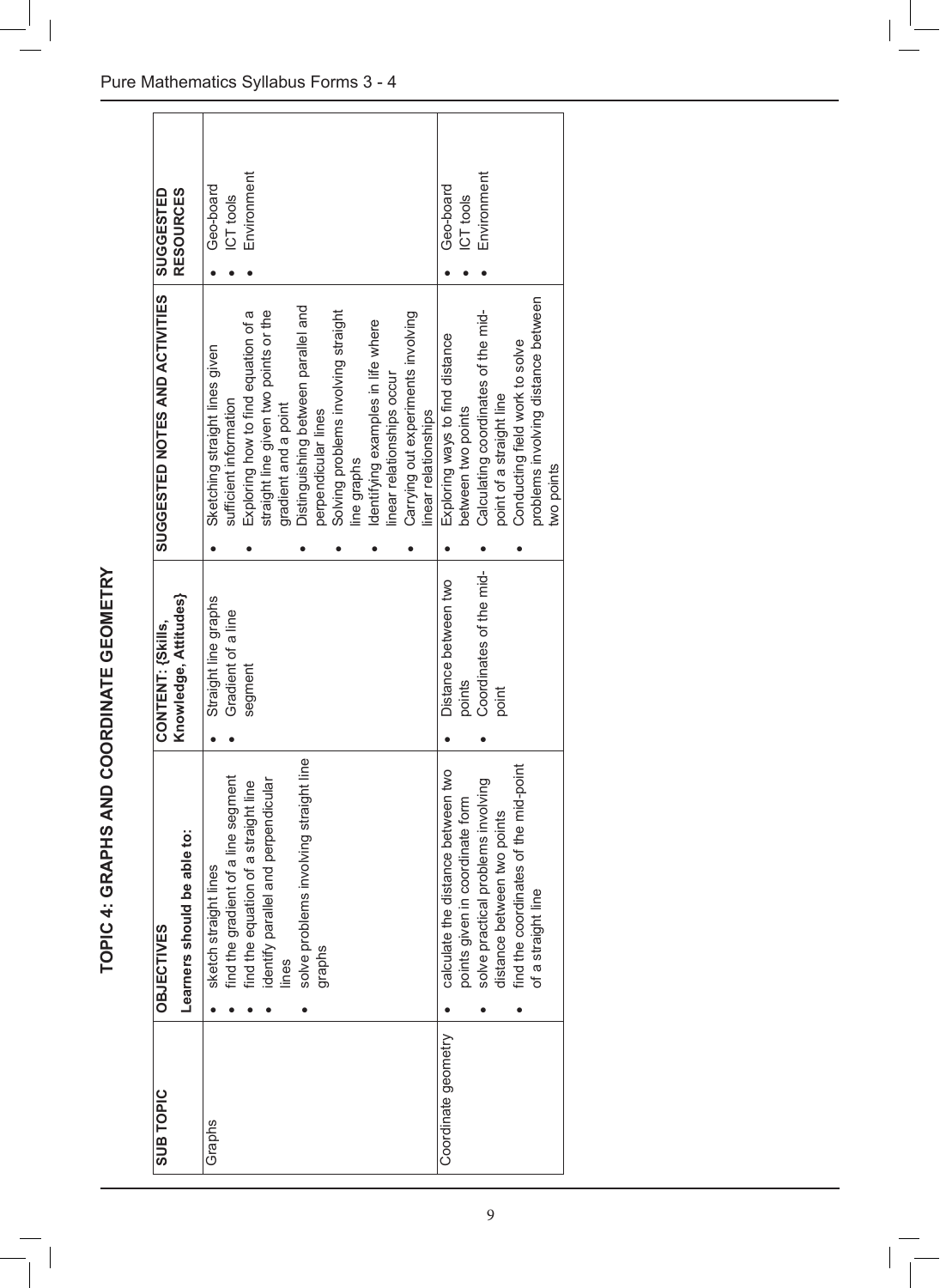| í  |
|----|
|    |
|    |
|    |
|    |
|    |
| ı  |
| ī  |
| LО |
|    |
|    |
|    |
|    |
|    |

| SUB TOPIC                      | <b>OBJECTIVES</b>                                                                                                                                                                                                                                                                                    | CONTENT: {Skills,                     | SUGGESTED NOTES AND ACTIVITIES                                                                                                                                                                                                                                                                                                                                                                            | SUGGESTED                                                                         |
|--------------------------------|------------------------------------------------------------------------------------------------------------------------------------------------------------------------------------------------------------------------------------------------------------------------------------------------------|---------------------------------------|-----------------------------------------------------------------------------------------------------------------------------------------------------------------------------------------------------------------------------------------------------------------------------------------------------------------------------------------------------------------------------------------------------------|-----------------------------------------------------------------------------------|
|                                | Learners should be able to:                                                                                                                                                                                                                                                                          | Knowledge, Attitudes}                 |                                                                                                                                                                                                                                                                                                                                                                                                           | <b>RESOURCES</b>                                                                  |
| Vectors in three<br>dimensions | identify parallel vectors and co-linear<br>use standard notation of vectors $\begin{pmatrix} y \\ z \end{pmatrix}$<br>determineposition and free vectors<br>calculate the modulus of a vector<br>multiply a vector by a scalar<br>add and subtract vectors<br>$x$ i+yj+zk, $\rightarrow A$<br>points | Vector operations<br>Types of vectors | Interpreting operations in geometrical<br>Computing the magnitude of vectors<br>Distinguishing between positionand<br>Using standard notation of vectors<br>Solving problems involving vector<br>Finding a product of a vector by a<br>Adding and subtracting vectors<br>in three dimensions<br>$\left(\frac{x}{z}\right)$ , xi+yj+zk, $\rightarrow$ , a<br>free vectors<br>operations<br>scalar<br>terms | Relevant texts<br>Mathematical<br>Environment<br>Geo-board<br>ICT tools<br>models |

| ł<br>י<br>l<br>í<br>Ï<br>۱<br>I<br>į |  |
|--------------------------------------|--|

| <b>RESOURCES</b>                                 | Relevant texts<br>ICT tools                                                                                                                                               |
|--------------------------------------------------|---------------------------------------------------------------------------------------------------------------------------------------------------------------------------|
| SUGGESTED NOTES AND ACTIVITIES   SUGESTED        | Discussing the domain and the range<br>• Definition of a function   • Identifying and defining functions<br>Simplifying composite functions<br>Jsing functional notations |
| Knowledge, Attitudes}<br>CONTENT: {Skills,       | Composite function<br>Domain and range                                                                                                                                    |
| Learners should be able to:<br><b>OBJECTIVES</b> | define domain and range of a<br>simplify a composite function<br>use functional notation<br>define a function<br>unction                                                  |
| <b>SUB TOPIC</b>                                 | <b>Functions</b>                                                                                                                                                          |

 $\mathbf{r}$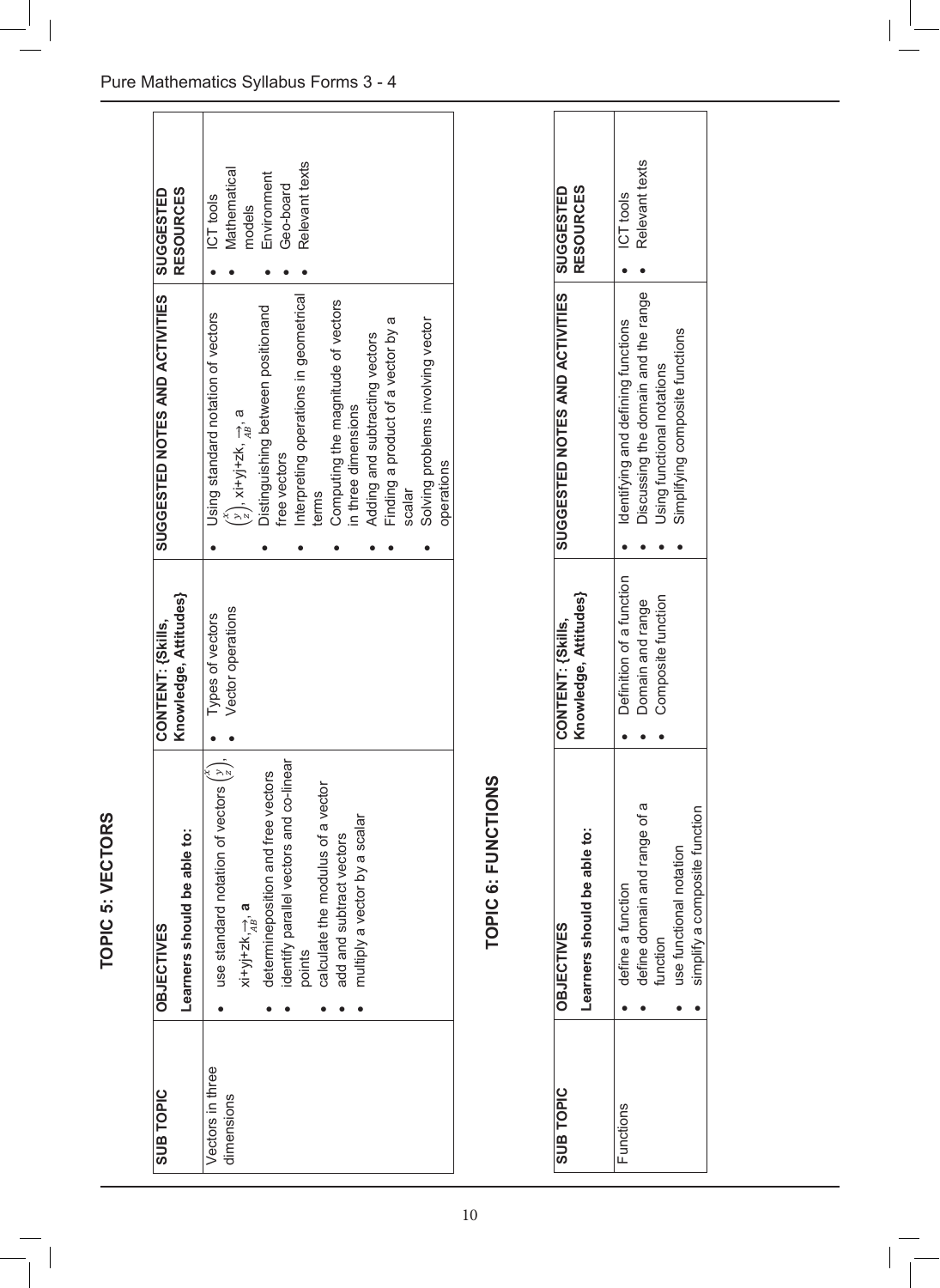|                              | TOPIC 7: SEQUENCES                                                                                                                                                             |                                                                                                                                         |                                                                                                                                                                                                                                      |                                          |
|------------------------------|--------------------------------------------------------------------------------------------------------------------------------------------------------------------------------|-----------------------------------------------------------------------------------------------------------------------------------------|--------------------------------------------------------------------------------------------------------------------------------------------------------------------------------------------------------------------------------------|------------------------------------------|
| <b>SUB TOPIC</b>             | Learners should be able to:<br><b>OBJECTIVES</b>                                                                                                                               | Knowledge, Attitudes}<br><b>CONTENT: {Skills</b>                                                                                        | SUGGESTED NOTES AND ACTIVITIES                                                                                                                                                                                                       | <b>RESOURCES</b><br><b>SUGGESTED</b>     |
| Sequences                    | list the elements of a sequence<br>define a sequence<br>$\bullet$                                                                                                              | Definition of a<br>Examples of<br>sequences<br>sequence                                                                                 | Outlining elements of sequences<br>Discussing sequences<br>$\bullet$                                                                                                                                                                 | Relevant texts<br>ICT tools<br>$\bullet$ |
|                              | TOPIC 8: BINOMIAL EXPANSION                                                                                                                                                    |                                                                                                                                         |                                                                                                                                                                                                                                      |                                          |
| SUB TOPIC                    | Learners should be able to:<br><b>OBJECTIVES</b>                                                                                                                               | CONTENT: {Skills,<br>Knowledge, Attitudes}                                                                                              | SUGGESTED NOTES AND ACTIVITIES                                                                                                                                                                                                       | <b>RESOURCES</b><br>SUGGESTED            |
| Binomial expansion           |                                                                                                                                                                                | To be covered in form 4                                                                                                                 |                                                                                                                                                                                                                                      |                                          |
|                              | TOPIC 9: TRIGONOMETRY                                                                                                                                                          |                                                                                                                                         |                                                                                                                                                                                                                                      |                                          |
| SUB TOPIC                    | Learners should be able to:<br><b>OBJECTIVES</b>                                                                                                                               | CONTENT: {Skills,<br>Knowledge, Attitudes}                                                                                              | SUGGESTED NOTES AND ACTIVITIES                                                                                                                                                                                                       | <b>RESOURCES</b><br>SUGGESTED            |
| Plane Trigonometry           | use sine and cosine rules to solve<br>use the formula $A = \frac{1}{2} ab \sin C$ to<br>find the area of a triangle<br>problems<br>$\bullet$                                   | Sine and cosine rules<br>Area of a triangle<br>$\bullet$                                                                                | Solving problems involving area of a<br>Solving problems using the sine and<br>Deriving the formula for finding area<br>Deriving formulae for the sine and<br>cosine rules<br>cosine rules<br>of a triangle<br>triangle<br>$\bullet$ | Relevant texts<br>ICT tools<br>$\bullet$ |
| Trigonometrical<br>functions | find the trigonometrical ratios of<br>trigonometrical ratios of special<br>angles in a variety of situations<br>use the exact values of the<br>angles of any size<br>$\bullet$ | functions for angles of<br>cosine and tangent of<br>Exact values of sine,<br>Trigonometrical<br>special angles<br>any size<br>$\bullet$ | 45°, 60°, 90° in a variety of situations<br>Computing the trigonometrical ratios<br>sine, cosine and tangent of 0°, 30°,<br>Calculating the exact values of the<br>of angles of any size                                             | Relevant texts<br>ICT tools              |

Pure Mathematics Syllabus Forms 3 - 4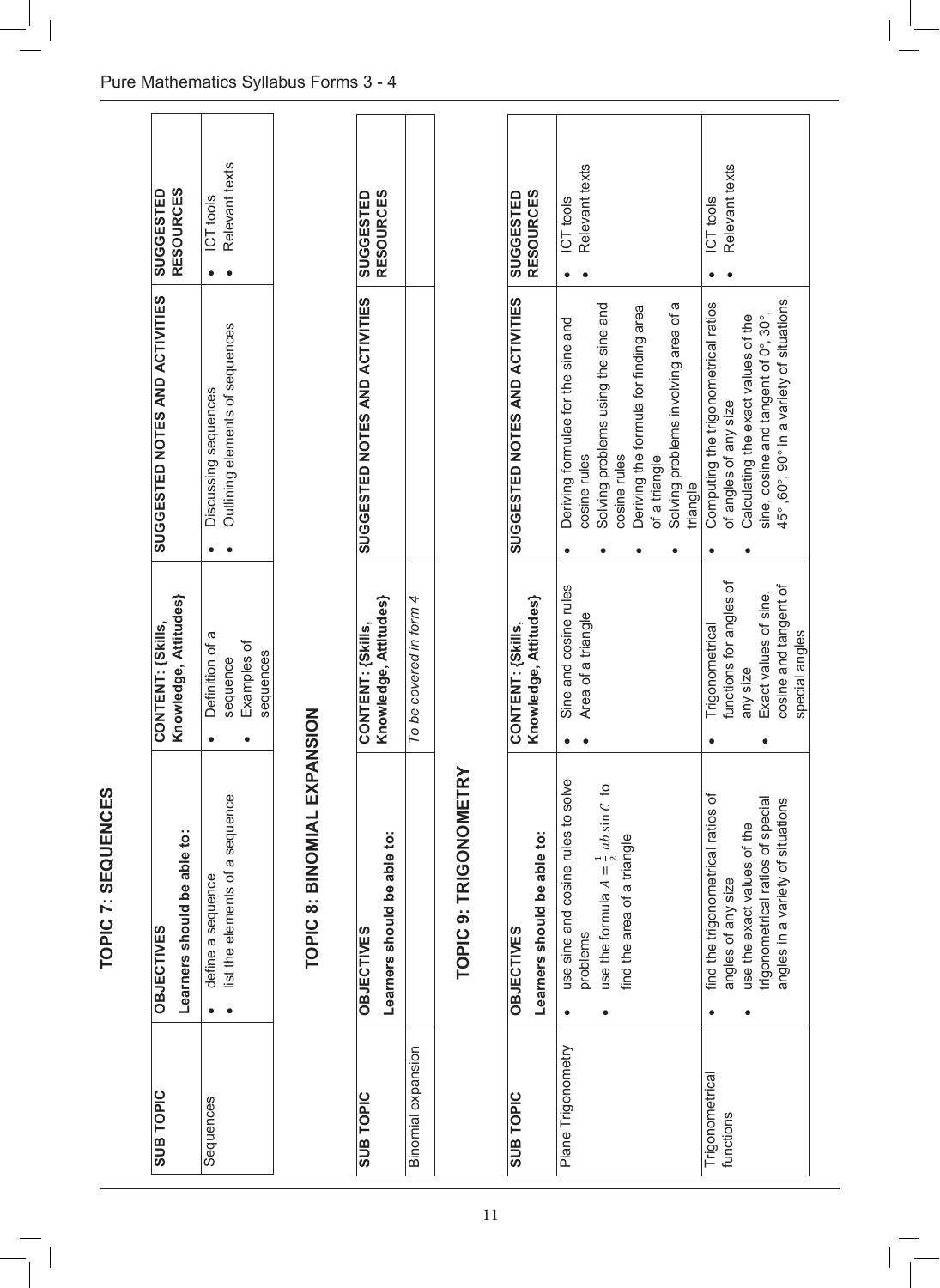| i<br>i<br>i             |
|-------------------------|
|                         |
|                         |
| į                       |
|                         |
|                         |
|                         |
|                         |
| ֚֚֡֬<br>֧֚֚֚֚֚֚֚֚֚֚֚֚֚  |
| $\frac{1}{2}$           |
| $\frac{1}{2}$           |
|                         |
|                         |
|                         |
|                         |
| i<br>:                  |
|                         |
|                         |
|                         |
|                         |
|                         |
|                         |
|                         |
|                         |
|                         |
|                         |
| į                       |
|                         |
|                         |
|                         |
| Ì                       |
|                         |
|                         |
|                         |
|                         |
| $\overline{\mathbf{C}}$ |
|                         |

|            | TOPIC 10: LOGARITHMIC AND EXPONENTIAL FUNCTIONS                                                                         |                                                   |                                                                                                                               |                             |
|------------|-------------------------------------------------------------------------------------------------------------------------|---------------------------------------------------|-------------------------------------------------------------------------------------------------------------------------------|-----------------------------|
| SUB TOPIC  | Learners should be able to:<br><b>OBJECTIVES</b>                                                                        | Knowledge, Attitudes}<br><b>CONTENT: {Skills,</b> | SUGGESTED NOTES AND ACTIVITIES   SUGGESTED                                                                                    | <b>RESOURCES</b>            |
| Logarithms | use the laws of logarithms in solving<br>identify the relationships between<br>state the laws of logarithms<br>problems | Logarithms and indices<br>Laws of logarithms      | Applying laws of logarithms in solving<br>Expressing logarithms in index form<br>Exploring the laws of logarithms<br>problems | Relevant texts<br>ICT tools |
|            | TOPIC 11: DIFFERENTIATION                                                                                               |                                                   |                                                                                                                               |                             |

| <b>SUB TOPIC</b>  | <b>OBJECTIVES</b>                                 | CONTENT: {Skills,        | SUGGESTED NOTES AND                   | <b>SUGGESTED</b> |  |
|-------------------|---------------------------------------------------|--------------------------|---------------------------------------|------------------|--|
|                   | Learners should be able to:                       | Knowledge, Attitudes}    | <b>ACTIVITIES</b>                     | <b>RESOURCES</b> |  |
| Differentiation   | find the gradient of a curve at a point           | Gradient of a curve at a | Calculating the gradient of a curve   | ICT tools        |  |
|                   | using the tangent                                 | point                    | at a given point using tangents       | Relevant texts   |  |
|                   | differentiate linear and quadratic                | Derived function of the  | Discussing situations in life where   | Environment      |  |
|                   | expressions from first principles                 | form ax <sup>n</sup>     | gradients of curves are important     |                  |  |
|                   | find the derivative of functions of the           | Derivative of a sum      | Differentiating linear and quadratic  |                  |  |
|                   | form ax <sup>n</sup> where n is a rational number |                          | expressions from first principles     |                  |  |
|                   | differentiate a polynomial                        |                          | Differentiating functions of the form |                  |  |
|                   |                                                   |                          | ax <sup>n</sup> using the formula     |                  |  |
|                   |                                                   |                          |                                       |                  |  |
|                   | TOPIC 12: INTEGRATION                             |                          |                                       |                  |  |
|                   |                                                   |                          |                                       |                  |  |
| <b>CIIR TODIC</b> | <b>NAIRIECTIVES</b>                               | <b>CONTENT-TAGE</b>      | <b>QIICCESTED NOTES AND</b>           | CICECTED         |  |

| <b>SUB TOPIC</b> | -earners should be able to:<br><b>OBJECTIVES</b> | Knowledge, Attitudes}<br><b>CONTENT: {Skills,</b> | SUGGESTED NOTES AND<br><b>ACTIVITIES</b>        | <b>RESOURCES</b><br>SUGGESTED |
|------------------|--------------------------------------------------|---------------------------------------------------|-------------------------------------------------|-------------------------------|
| ntegration       | recognise indefinite integration as the          | Indefinite integration as the                     | Discussing indefinite integration as            | ICT tools                     |
|                  | reverse process of differentiation               | reverse process of                                | the reverse process of                          | Relevant texts                |
|                  | ntegrate functions of the form ax <sup>n</sup>   | differentiation                                   | differentiation                                 | Environment                   |
|                  | where n is rational                              | Integration of functions of                       | Performing integration of functions             |                               |
|                  | integrate polynomials                            | the form ax <sup>n</sup>                          | of the form ax <sup>n</sup> where n is rational |                               |
|                  |                                                  | Integration of a polynomial                       | Computing indefinite integrals of               |                               |
|                  |                                                  |                                                   | polynomials                                     |                               |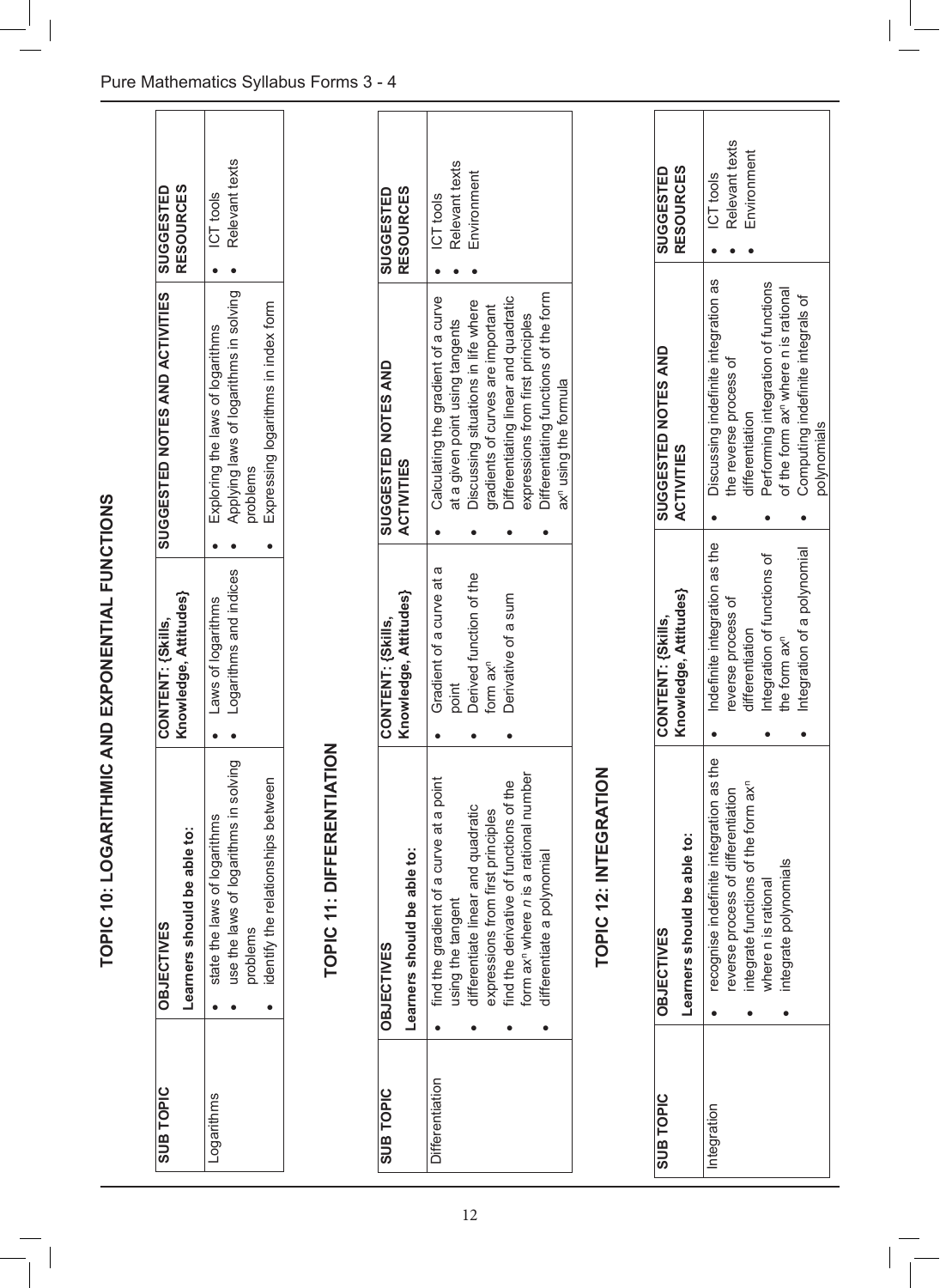| TOPIC 13: NUMERICAL METHODS | <b>RESOURCES</b><br>SUGGESTED<br>SUGGESTED NOTES AND<br><b>ACTIVITIES</b><br>CONTENT: {Skills, Knowledge,<br>Attitudes}<br>Learners should be able to:<br><b>OBJECTIVES</b> | To be covered in form 4 | <b><i>TENCY MATRIX</i></b><br>FORM 4COMPET<br><u>ุด</u><br>8. | TOPIC 1: INDICES AND IRRATIONAL NUMBERS | <b>RESOURCES</b><br><b>SUGGESTED</b><br>SUGGESTED NOTES AND ACTIVITIES<br>Knowledge, Attitudes}<br>CONTENT: {Skills,<br>Learners should be able to:<br><b>OBJECTIVES</b> | Covered in form 3 |                    |
|-----------------------------|-----------------------------------------------------------------------------------------------------------------------------------------------------------------------------|-------------------------|---------------------------------------------------------------|-----------------------------------------|--------------------------------------------------------------------------------------------------------------------------------------------------------------------------|-------------------|--------------------|
|                             | <b>SUB TOPIC</b>                                                                                                                                                            | Iterative methods       |                                                               |                                         | SUB TOPIC                                                                                                                                                                | Indices           | Irrational numbers |

Pure Mathematics Syllabus Forms 3 - 4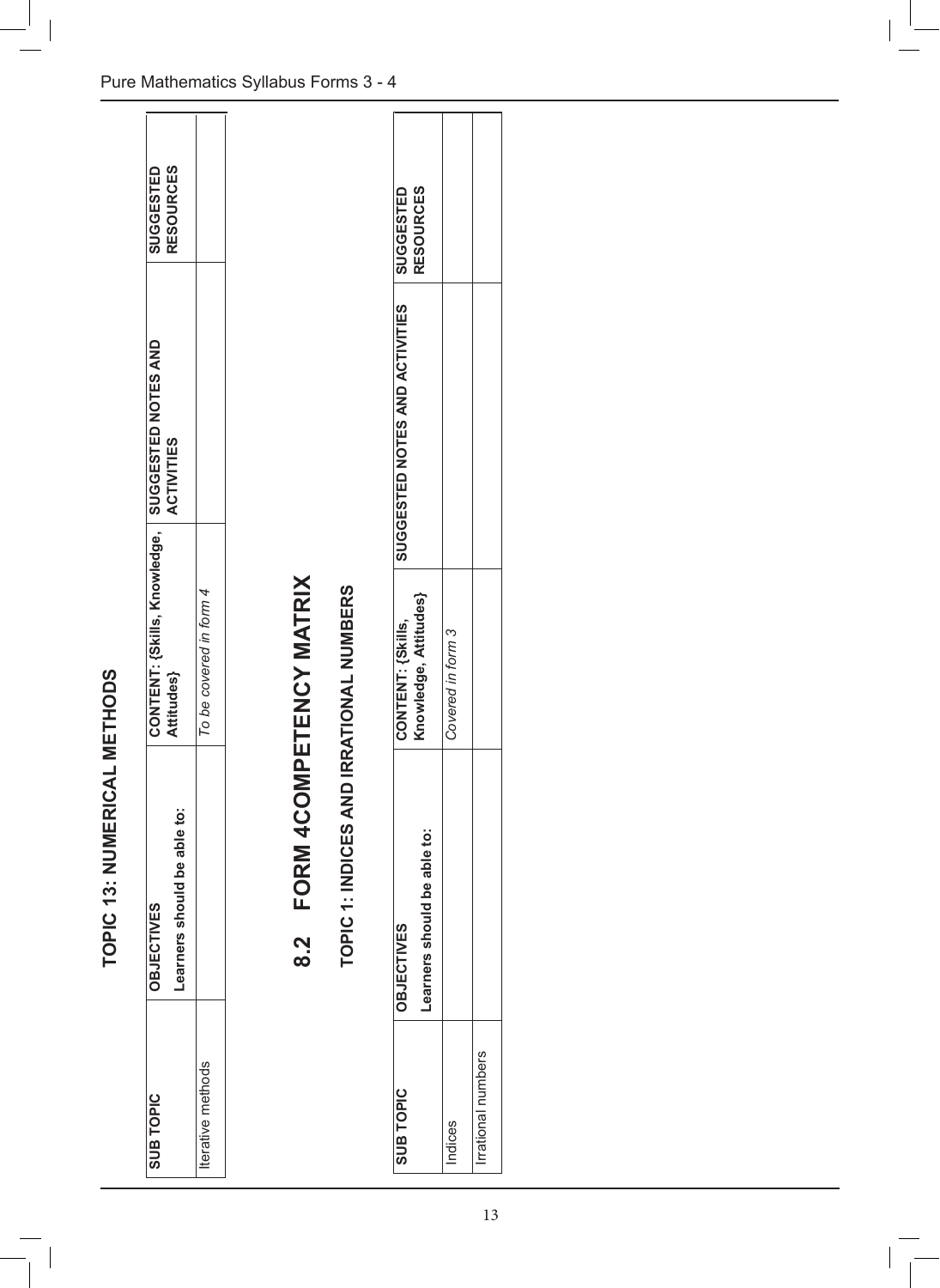|                             | TOPIC 2: POLYNOMIALS                                                                                                                                                                                                                       |                                                                   |                                                                                                                                                                                                                                                                                                                    |                                          |
|-----------------------------|--------------------------------------------------------------------------------------------------------------------------------------------------------------------------------------------------------------------------------------------|-------------------------------------------------------------------|--------------------------------------------------------------------------------------------------------------------------------------------------------------------------------------------------------------------------------------------------------------------------------------------------------------------|------------------------------------------|
| <b>SUB TOPIC</b>            | Learners should be able to:<br><b>OBJECTIVES</b>                                                                                                                                                                                           | CONTENT: {Skills,<br>Knowledge, Attitudes}                        | SUGGESTED NOTES AND ACTIVITIES                                                                                                                                                                                                                                                                                     | <b>RESOURCES</b><br><b>SUGGESTED</b>     |
| Polynomials                 | use the Factor Theorem to factorise<br>divide one polynomial by another<br>use Factor Theorem to evaluate<br>solve cubic equations using the<br>unknown coefficients<br>multiply polynomials<br>Factor Theorem<br>polynomials<br>$\bullet$ | Solving equations<br>Factor Theorem<br>Multiplication<br>Division | Usinglong division to find the quotient<br>Solving cubic equations using the<br>Evaluating unknown coefficients<br>Using the Factor Theorem to<br>Deriving the Factor theorem<br>Determining the product of<br>using the Factor Theorem<br>factorise polynomials<br>Factor Theorem<br>and remainder<br>polynomials | Relevant texts<br>ICT tools<br>$\bullet$ |
|                             | TOPIC 3: IDENTITIES, EQUATIONS AND INEQUALITIES                                                                                                                                                                                            |                                                                   |                                                                                                                                                                                                                                                                                                                    |                                          |
| SUB TOPIC                   | Learners should be able to:<br><b>OBJECTIVES</b>                                                                                                                                                                                           | Knowledge, Attitudes}<br>CONTENT: {Skills,                        | SUGGESTED NOTES AND ACTIVITIES                                                                                                                                                                                                                                                                                     | SUGGESTED<br><b>RESOURCES</b>            |
| Identities and<br>equations | solve simultaneous equations by<br>express $ax^2 + bx + c$ in the form<br>solve quadratic equations by<br>derive the quadratic formula<br>completing the square<br>substitution<br>$d(x+e)^{2}+f$                                          | Simultaneous equations<br>Completing the square                   | Solving simultaneous equations (one<br>Completing the square to derive the<br>Exploring ways of expressing ax <sup>2</sup> +<br>Solving quadratic equations by<br>$bx + c$ in the form $d(x+e)^{2+f}$<br>linear and one implicit) by<br>completing the square<br>quadratic formula<br>substitution                 | Relevant texts<br>ICT tools              |

Pure Mathematics Syllabus Forms 3 - 4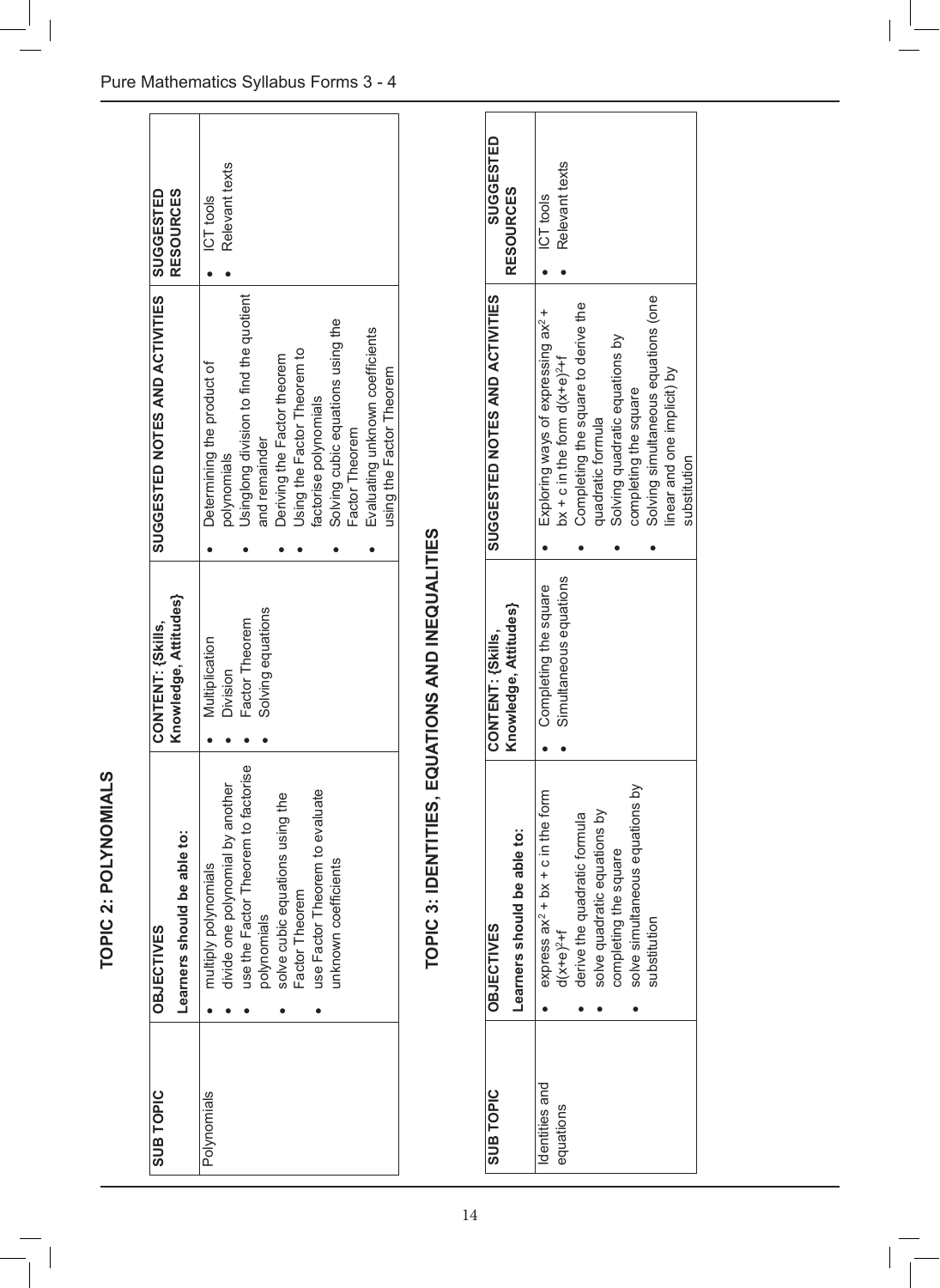| ׇ֘֝                   |  |
|-----------------------|--|
| ׇ֚֡֬<br>i<br>Í<br>くくく |  |
| ľ<br>i<br>-<br>C      |  |
| ï                     |  |

| <b>SUB TOPIC</b> | <b>OBJECTIVES</b>                     | CONTENT: {Skills,     | SUGGESTED NOTES AND ACTIVITIES   SUGGESTED |                  |  |
|------------------|---------------------------------------|-----------------------|--------------------------------------------|------------------|--|
|                  | Learners should be able to:           | Knowledge, Attitudes} |                                            | <b>RESOURCES</b> |  |
| Graphs           | sketch graphs of the form $y = kx^n$  | Graphs of $y = kx^n$  | Sketching the standard curves where        | ICT tools        |  |
|                  | explain the geometrical effect of the |                       | n and k are rational                       | Relevant texts   |  |
|                  | value of k on the shape of the graph  |                       | Discussing the geometrical effect of       | Geo-board        |  |
|                  | of $y = kx^n$                         |                       | the value of k on the shape of the         |                  |  |
|                  |                                       |                       | graph for a given value of n               |                  |  |

| ٢ |
|---|
|   |
|   |
|   |
|   |
|   |
|   |
| ı |
| ١ |
|   |
|   |
|   |
|   |
|   |
|   |

| <b>SUB TOPIC</b> | <b>OBJECTIVES</b>                   | <b>CONTENT: {Skills,</b> | SUGGESTED NOTES AND ACTIVITIES   | <b>SUGGESTED</b> |
|------------------|-------------------------------------|--------------------------|----------------------------------|------------------|
|                  | Learners should be able to:         | Knowledge, Attitudes}    |                                  | <b>RESOURCES</b> |
| Vectors in three | calculate unit vectors              | Unit vectors             | Computing unit vectors           | ICT tools        |
| dimensions       | define the scalar product           | Scalar product           | Discussing the scalar product    | Mathematical     |
|                  | use the scalar product to determine | Vector properties of     | Determining the angle between    | models           |
|                  | the angle between vectors           | plane shapes             | vectors                          | Environment      |
|                  | identify vector properties of       | Areas of triangles and   | Exploring vector properties of   |                  |
|                  | quadrilaterals                      | parallelograms           | quadrilaterals                   |                  |
|                  | solve problems involving            |                          | Solving problems involving       |                  |
|                  | perpendicular vectors               |                          | perpendicular vectors            |                  |
|                  | calculate areas of triangles and    |                          | Computing areas of triangles and |                  |
|                  | parallelograms                      |                          | parallelograms                   |                  |

 $\sqrt{2}$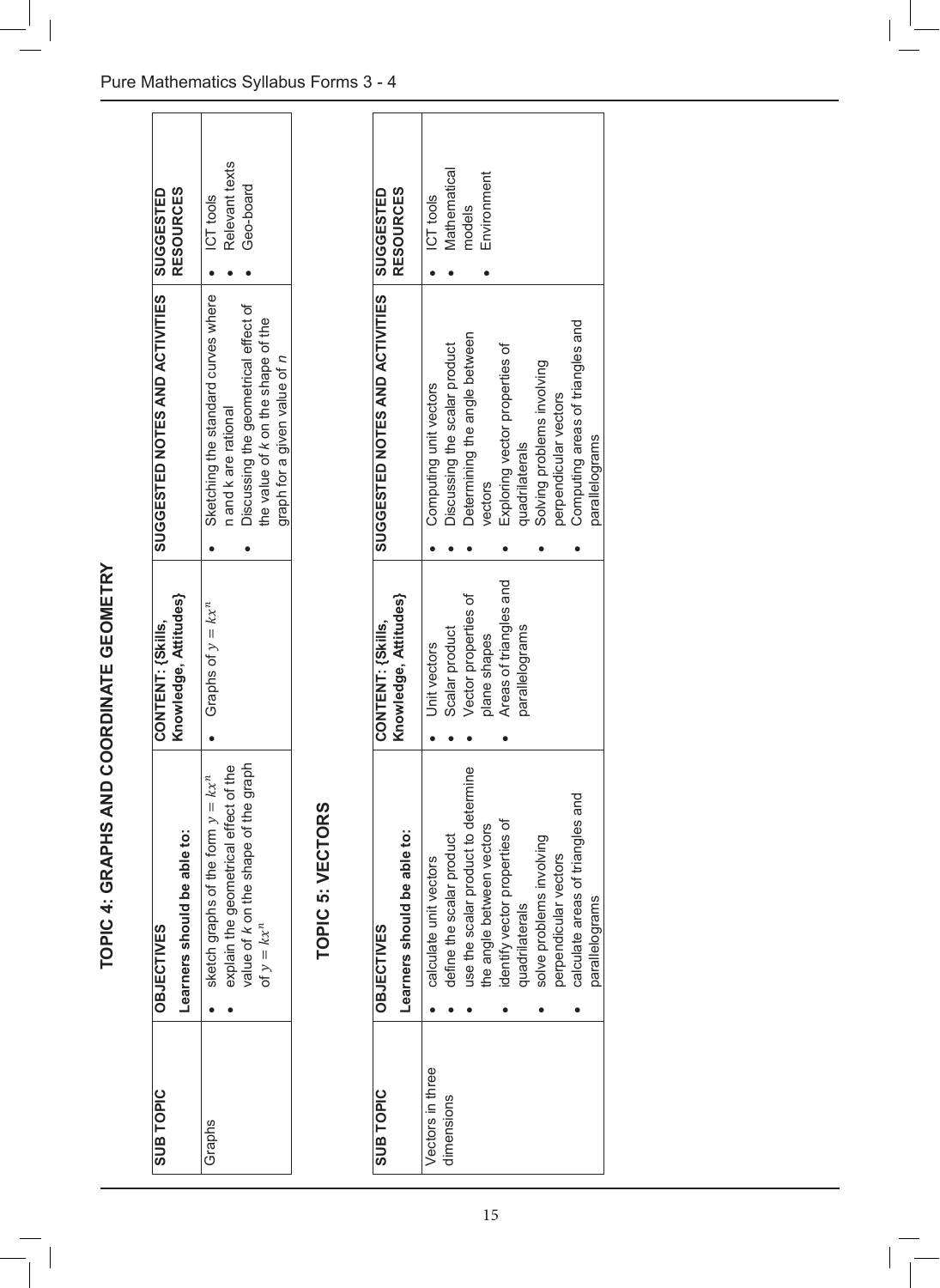|                  | TOPIC 6: FUNCTIONS                                                                                                                                                                                                                                                                                 |                                                                  |                                                                                                                                                                                                                                                                                                                                                        |                                          |  |
|------------------|----------------------------------------------------------------------------------------------------------------------------------------------------------------------------------------------------------------------------------------------------------------------------------------------------|------------------------------------------------------------------|--------------------------------------------------------------------------------------------------------------------------------------------------------------------------------------------------------------------------------------------------------------------------------------------------------------------------------------------------------|------------------------------------------|--|
| <b>SUB TOPIC</b> | Learners should be able to:<br><b>OBJECTIVES</b>                                                                                                                                                                                                                                                   | Knowledge, Attitudes}<br><b>CONTENT: {Skills,</b>                | <b>SUGGESTED NOTES AND</b><br><b>ACTIVITIES</b>                                                                                                                                                                                                                                                                                                        | <b>RESOURCES</b><br><b>SUGGESTED</b>     |  |
| Functions        | sketch the graph of a function for a given<br>illustrate graphically the relationship<br>restrict the domain to get a one-one<br>between a function and its inverse<br>find the inverse of a given function<br>define the inverse of a function<br>define a one-one function<br>function<br>domain | Inverse of a function<br>Graphs of functions<br>One-one function | Discussing the inverse of a function<br>relationship between a function and<br>Sketching graphs of functions for a<br>Determining the range of functions<br>Determining the inverse of a given<br>function excluding inverses of<br>Discussing one-one functions<br>Illustrating graphically the<br>quadratic functions<br>given domain<br>its inverse | Relevant texts<br>Geo-board<br>ICT tools |  |
|                  | TOPIC 7: SEQUENCES                                                                                                                                                                                                                                                                                 |                                                                  |                                                                                                                                                                                                                                                                                                                                                        |                                          |  |
| <b>SUB TOPIC</b> | Learners should be able to:<br><b>OBJECTIVES</b>                                                                                                                                                                                                                                                   | Knowledge, Attitudes}<br><b>CONTENT: {Skills,</b>                | SUGGESTED NOTES AND ACTIVITIES                                                                                                                                                                                                                                                                                                                         | <b>RESOURCES</b><br><b>SUGGESTED</b>     |  |
| Sequences        | use the formula for the n <sup>th</sup> term of an<br>derive the formula for the sum of the<br>derive the formulas for the general<br>distinguish between APs and GPs<br>first n terms of an AP and GP and<br>terms of the AP and GP<br>use it to solve problems<br>AP and GP                      | Geometric progression<br>Arithmetic progression                  | terms of an AP and a GP and solving<br>Exploring ways of finding the formula<br>for the general term of an AP and a<br>Solving problems using the formula<br>for the n <sup>th</sup> term of an AP and a GP<br>formulae of the sum of the first n<br>Exploring ways of finding the<br>ි<br>ෆ                                                           | Relevant texts<br>ICT tools              |  |

problems<br>Differentiating APs from GPs<br>Discussing applications of APs and<br>GPs in life

• Discussing applications of APs and

GPs in life

Differentiating APs from GPs

 $\bullet$ 

 $\bullet$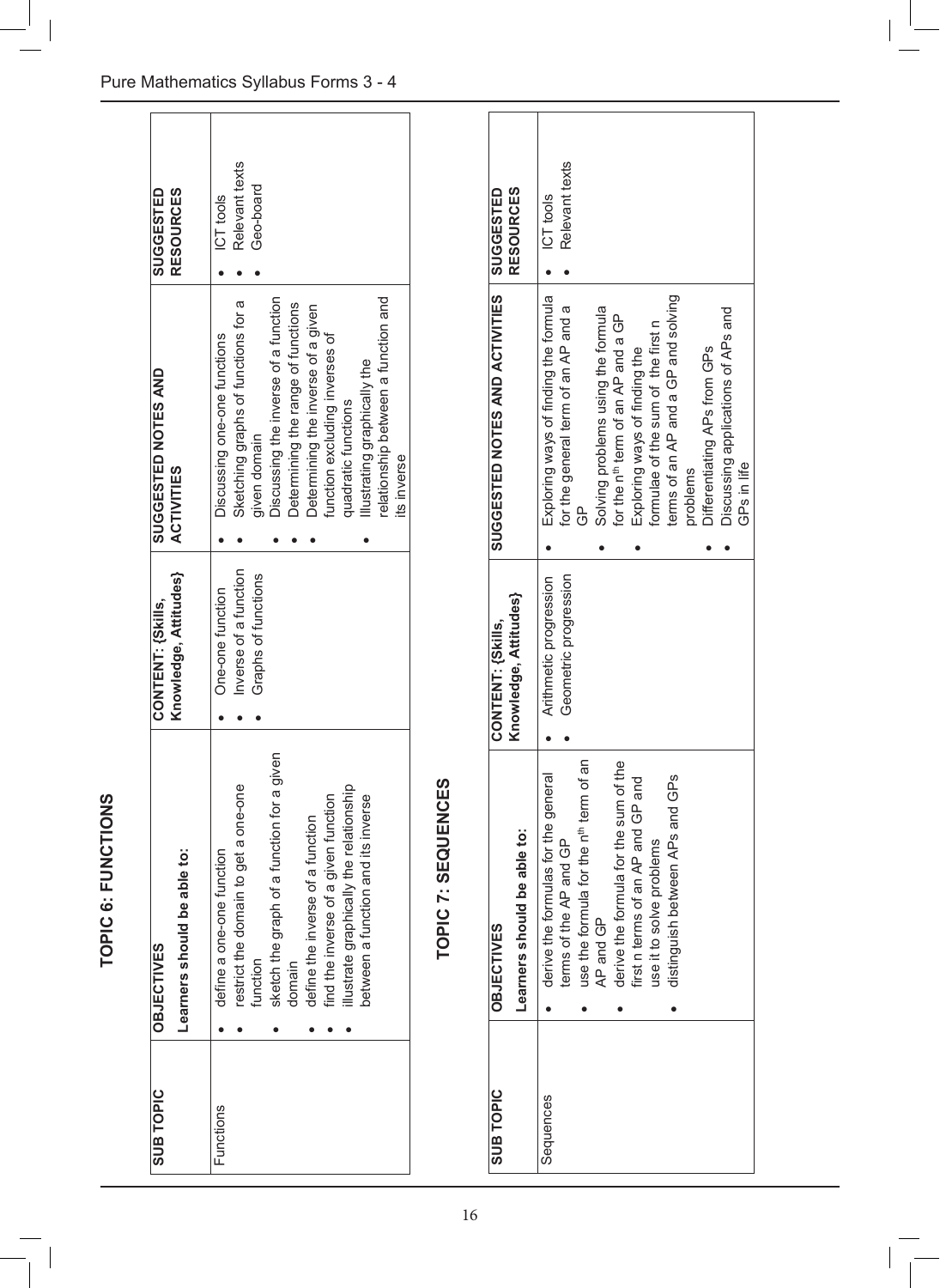| ۰<br>ī<br>l      |
|------------------|
|                  |
|                  |
|                  |
|                  |
|                  |
| d                |
|                  |
|                  |
|                  |
|                  |
|                  |
| ٠<br>ı           |
| ٥<br>ı           |
| í.               |
| ë<br>ī<br>I<br>l |
|                  |

|                    | TOPIC 8: BINOMIAL EXPANSION       |                            |                                     |                  |  |
|--------------------|-----------------------------------|----------------------------|-------------------------------------|------------------|--|
| <b>SUB TOPIC</b>   | <b>OBJECTIVES</b>                 | CONTENT: {Skills,          | SUGGESTED NOTES AND                 | <b>SUGGESTED</b> |  |
|                    | Learners should be able to:       | Knowledge, Attitudes}      | <b>ACTIVITIES</b>                   | <b>RESOURCES</b> |  |
|                    | Learners should be able to:       | lowledge, Attitudes}<br>Š٤ | <b>ACTIVITIES</b>                   | <b>RESOURCES</b> |  |
| Binomial expansion | construct a Pascal's Triangle     | Pascal's Triangle          | Constructing Pascal's Triangle      | Relevant texts   |  |
|                    | expand $(a + b)^n$ using Pascal's | Expansion of $(a + b)^n$   | Making use of the Pascal's Triangle | ICT tools        |  |
|                    | Triangle                          | where n is a positive      | to expand $(a + b)^n$ where n is a  |                  |  |
|                    | solve problems involving          | integer                    | positive integer                    |                  |  |
|                    | expansion of $(a + b)^n$          |                            | Solving problems involving          |                  |  |
|                    |                                   |                            | expansion of $(a + b)^n$            |                  |  |
|                    | TOPIC 9: TRIGONOMETRY             |                            |                                     |                  |  |

| arcs, areas of sectors and segments<br>find area of a sector and a segment<br>solve problems involving length of<br>use the notation sin <sup>-1</sup> x, tan <sup>-1</sup> x and<br>Solve trigonometrical equations<br>convert degrees to radians and<br>use the correct radian notation<br>cos <sup>-1</sup> x to solve problems<br>find the length of an arc<br>radians to degrees<br>define a radian<br>Plane Trigonometry<br>Trigonometrical<br>functions | Area of a segment<br>Length of an arc<br>Area of a sector<br>Radians | Deriving and using the formulae for<br>Converting degrees to radians and<br>Using the correct radian notation<br>Discussing radians and degrees<br>and their relationship<br>radians to degrees |                             |
|----------------------------------------------------------------------------------------------------------------------------------------------------------------------------------------------------------------------------------------------------------------------------------------------------------------------------------------------------------------------------------------------------------------------------------------------------------------|----------------------------------------------------------------------|-------------------------------------------------------------------------------------------------------------------------------------------------------------------------------------------------|-----------------------------|
|                                                                                                                                                                                                                                                                                                                                                                                                                                                                |                                                                      |                                                                                                                                                                                                 | Relevant texts<br>ICT tools |
|                                                                                                                                                                                                                                                                                                                                                                                                                                                                |                                                                      |                                                                                                                                                                                                 | Environment                 |
|                                                                                                                                                                                                                                                                                                                                                                                                                                                                |                                                                      |                                                                                                                                                                                                 | Geo-board                   |
|                                                                                                                                                                                                                                                                                                                                                                                                                                                                |                                                                      |                                                                                                                                                                                                 | Geometrical                 |
|                                                                                                                                                                                                                                                                                                                                                                                                                                                                |                                                                      |                                                                                                                                                                                                 | instruments                 |
|                                                                                                                                                                                                                                                                                                                                                                                                                                                                |                                                                      | length of an arc                                                                                                                                                                                |                             |
|                                                                                                                                                                                                                                                                                                                                                                                                                                                                |                                                                      | Deriving and using the formulae for                                                                                                                                                             |                             |
|                                                                                                                                                                                                                                                                                                                                                                                                                                                                |                                                                      | the area of a sector and segment                                                                                                                                                                |                             |
|                                                                                                                                                                                                                                                                                                                                                                                                                                                                |                                                                      | Solving problems involving length of                                                                                                                                                            |                             |
|                                                                                                                                                                                                                                                                                                                                                                                                                                                                |                                                                      | arcs, areas of sectors and                                                                                                                                                                      |                             |
|                                                                                                                                                                                                                                                                                                                                                                                                                                                                |                                                                      | segments                                                                                                                                                                                        |                             |
|                                                                                                                                                                                                                                                                                                                                                                                                                                                                | Equations                                                            | Discussing the notation sin <sup>-1</sup> x, tan <sup>-1</sup> x                                                                                                                                | ICT tools                   |
|                                                                                                                                                                                                                                                                                                                                                                                                                                                                |                                                                      | and cos <sup>-1</sup> x                                                                                                                                                                         | Relevant texts              |
|                                                                                                                                                                                                                                                                                                                                                                                                                                                                |                                                                      | Finding all the solutions, within a                                                                                                                                                             | Environment                 |
|                                                                                                                                                                                                                                                                                                                                                                                                                                                                |                                                                      | specified interval of the equations                                                                                                                                                             |                             |
|                                                                                                                                                                                                                                                                                                                                                                                                                                                                |                                                                      | sin(kx)=c, cos(kx)=c and tan(kx)=c                                                                                                                                                              |                             |
|                                                                                                                                                                                                                                                                                                                                                                                                                                                                |                                                                      | Applying trigonometrical equations<br>in solving life problems                                                                                                                                  |                             |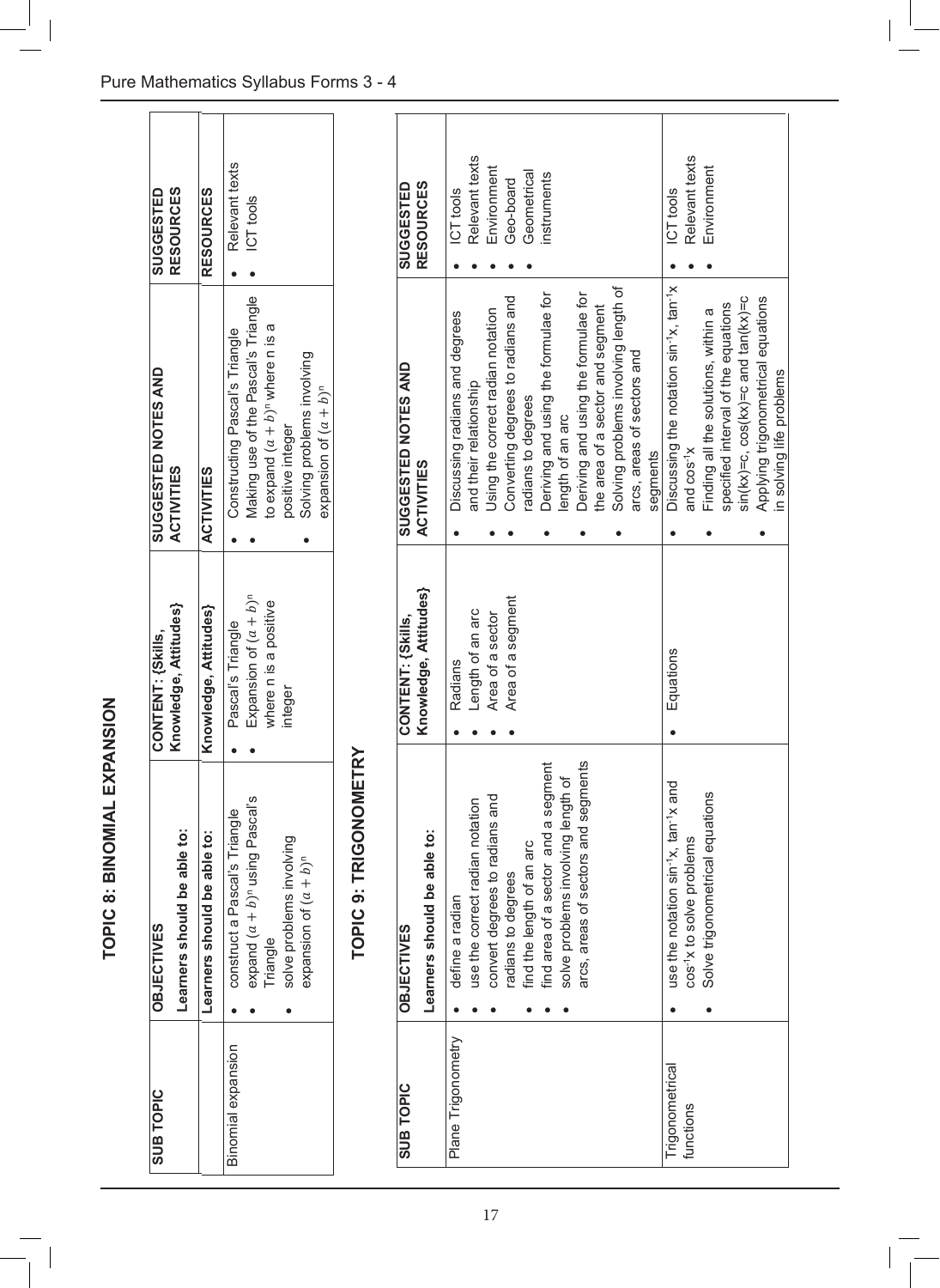| <b>NACHOLAINE</b> |      |
|-------------------|------|
| Ī.                |      |
|                   | ミンコン |
| 「^^」              |      |
| Í                 |      |

| <b>SUB TOPIC</b>         | Learners should be able to:<br><b>OBJECTIVES</b>                                                                                                                                                                                                                               | Knowledge, Attitudes}<br><b>CONTENT: {Skills,</b>                                                                                                         | <b>SUGGESTED NOTES AND</b><br><b>ACTIVITIES</b>                                                                                                                                                                                                                                                                              | <b>RESOURCES</b><br><b>SUGGESTED</b>       |
|--------------------------|--------------------------------------------------------------------------------------------------------------------------------------------------------------------------------------------------------------------------------------------------------------------------------|-----------------------------------------------------------------------------------------------------------------------------------------------------------|------------------------------------------------------------------------------------------------------------------------------------------------------------------------------------------------------------------------------------------------------------------------------------------------------------------------------|--------------------------------------------|
| Logarithms               | use logarithms to solve equations of<br>sketch the graph of the form<br>define the natural logarithm<br>the form $a^x = b$<br>y=ln(ax+b)<br>$\bullet$                                                                                                                          | $\bullet$<br>Equations of the form<br>Natural logarithms<br>$d = x$                                                                                       | Solving equations of the form $a^x = b$<br>Discussing the natural logarithms in<br>Sketching the graphs of the form<br>relation to logarithms in general<br>using logarithms<br>$y=ln(ax+b)$                                                                                                                                 | Relevant texts<br>Geo-board<br>ICT tools   |
| Exponential<br>functions | sketch the graph of the exponential<br>explain the concept of exponential<br>exponential growth and decay<br>exponential growth and decay<br>formulate equations involving<br>solve equations involving<br>growth and decay<br>function<br>$\bullet$                           | $\bullet$<br>Exponential growth and<br>decay<br>٠                                                                                                         | exponential function and compare<br>Formulating equations involving<br>exponential growth and decay<br>exponential growth and decay<br>exponential growth and decay<br>with the logarithmic function<br>Solving equations involving<br>Sketching the graph of the<br>Discussing the concept of                               | Relevant texts<br>Geo-board<br>ICT tools   |
|                          | TOPIC 11: DIFFERENTIATION                                                                                                                                                                                                                                                      |                                                                                                                                                           |                                                                                                                                                                                                                                                                                                                              |                                            |
| <b>SUB TOPIC</b>         | Learners should be able to:<br><b>OBJECTIVES</b>                                                                                                                                                                                                                               | CONTENT: {Skills, Knowledge,<br>Attitudes}                                                                                                                | SUGGESTED NOTES AND<br><b>ACTIVITIES</b>                                                                                                                                                                                                                                                                                     | <b>RESOURCES</b><br><b>SUGGESTED</b>       |
| Differentiation          | normal to quadratic and cubic curves<br>determine stationary points and their<br>find the equation of a tangent and a<br>solve problems involving rates of<br>variable with respect to another<br>find the rate of change of one<br>change<br>nature<br>$\bullet$<br>$\bullet$ | rates of change, velocity and<br>Application of differentiation<br>normals, stationary points,<br>to gradients, tangents and<br>acceleration<br>$\bullet$ | Calculating the rate of change of<br>Solving problems involving rates<br>Discussing the nature of, and<br>one variable with respect to<br>solving problems involving,<br>quadratic and cubic curves<br>Determining equations of<br>tangents and normals to<br>stationary points<br>of change in life<br>another<br>$\bullet$ | Relevant texts<br>Environment<br>ICT tools |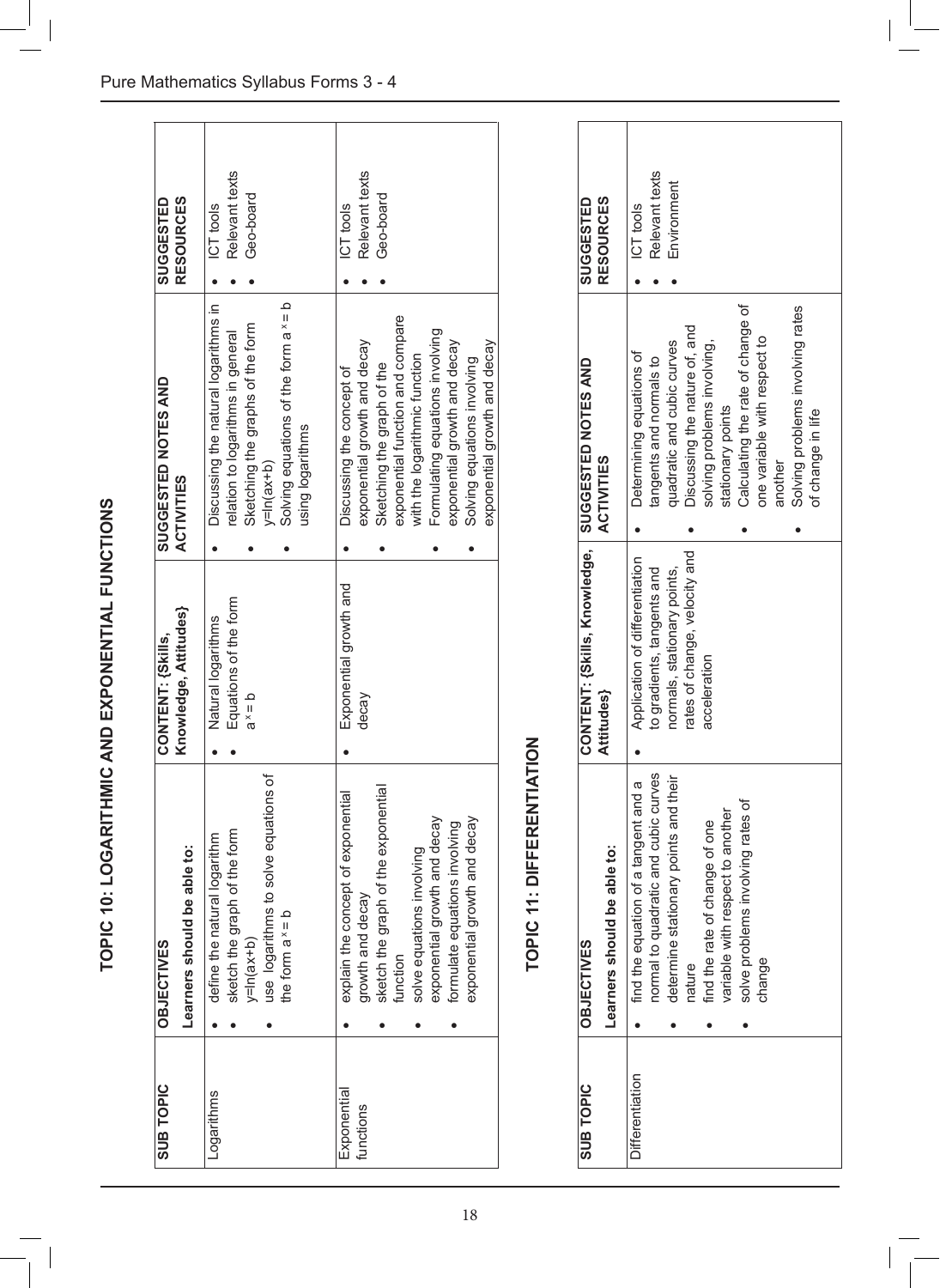| ۱      |
|--------|
|        |
|        |
|        |
|        |
|        |
| n<br>ı |
| ï      |
| ۱<br>Ľ |
|        |
|        |
|        |
|        |
|        |
| i      |
|        |
|        |

| <b>SUB TOPIC</b> | <b>OBJECTIVES</b>                 | CONTENT: {Skills, Knowledge,   SUGGESTED NOTES AND |                                 | SUGGESTED        |
|------------------|-----------------------------------|----------------------------------------------------|---------------------------------|------------------|
|                  | Learners should be able to:       | Attitudes}                                         | <b>ACTIVITIES</b>               | <b>RESOURCES</b> |
| ntegration       | compute area bounded by           | Area                                               | Exploring ways of finding area  | ICT tools        |
|                  | acurveand a lineparallel to the   | Volume                                             | bounded by a curve and a line   | Relevant texts   |
|                  | coordinate axes                   |                                                    | parallel to the coordinate axes | Environment      |
|                  | calculatethe volume of revolution |                                                    | Exploring ways of finding the   |                  |
|                  | about one of the axes             |                                                    | volume of revolution about one  |                  |
|                  |                                   |                                                    | of the axes                     |                  |
|                  |                                   |                                                    | Solving problems involving use  |                  |
|                  |                                   |                                                    | of integration in determining   |                  |
|                  |                                   |                                                    | areas and volumes               |                  |

## TOPIC 13: NUMERICAL METHODS **TOPIC 13: NUMERICAL METHODS**

| <b>SUB TOPIC</b>  | <b>OBJECTIVES</b>                    | CONTENT: {Skills, Knowledge, | SUGGESTED NOTES AND               | SUGGESTED        |
|-------------------|--------------------------------------|------------------------------|-----------------------------------|------------------|
|                   | earners should be able to:           | Attitudes}                   | <b>ACTIVITIES</b>                 | <b>RESOURCES</b> |
| Numerical methods | locate the position of roots by sign | Simple iterative procedures  | Determining the existence of      | ICT tools        |
|                   | change                               | Newton-Raphson method        | roots within an interval          | Relevant texts   |
|                   | solve equations by the bisection     | Trapezium Rule               | Using the bisection method to     | Environment      |
|                   | method                               |                              | solve equations to a specific     |                  |
|                   | use simple iterative procedures      |                              | degree of accuracy                |                  |
|                   | and the Newton-Raphson method        |                              | Solving equations using simple    |                  |
|                   | to solve equations                   |                              | iterative procedures and the      |                  |
|                   | estimate areas under curves using    |                              | Newton-Raphson method             |                  |
|                   | the Trapezium Rule                   |                              | Determining estimates of area     |                  |
|                   |                                      |                              | under curves and related areas in |                  |
|                   |                                      |                              | life by the Trapezium Rule        |                  |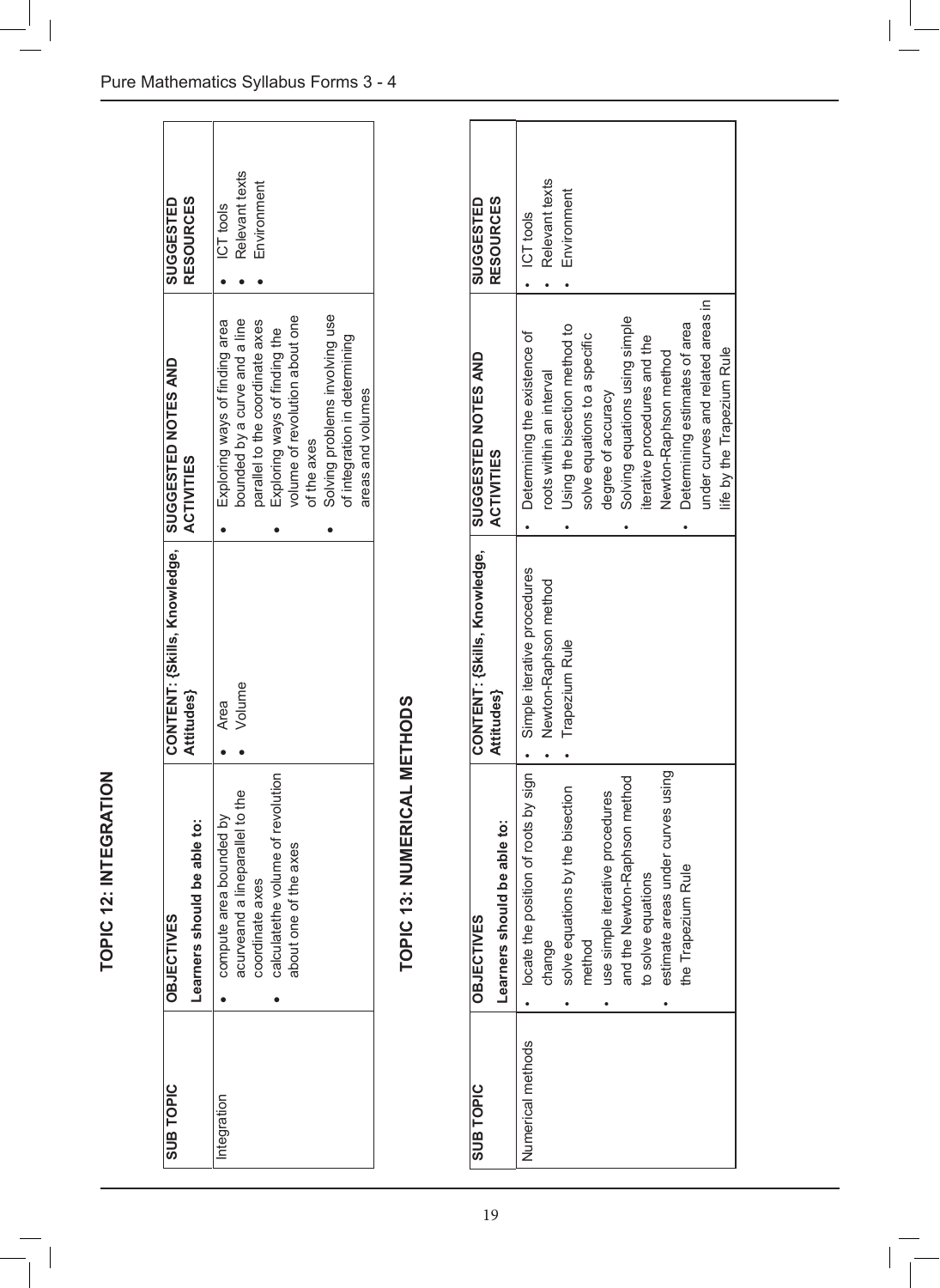## **9.0 ASSESSMENT**

## **(a) ASSESSMENT OBJECTIVES**

The assessment will test candidate's ability to:-

- use Mathematical symbols, terms and definitions correctly in problem solving
- sketch graphs accurately
- use appropriate formulae,algorithms and strategies, to solve routine and non-routine problems in Pure Mathematics
- demonstrate the appropriate and accurate use of ICT tools in problem solving
- translate Mathematical information from one form to another accurately
- demonstrate an appreciation of Mathematical concepts and processes
- demonstrate an ability to solve problems systematically
- apply Mathematical reasoning and communicate mathematical ideas clearly
- model information from other forms to Mathematical form and vice versa
- conduct research projects including those related to enterprise

## **(b) SCHEME OF ASSESSMENT**

The Form 3 - 4Pure Mathematics assessment will be based on 30% Continuous Assessment and 70% Summative

## **Assessment.**

The syllabus' scheme of assessment caters for all learners and does not condone direct or indirect discrimination. Arrangements, accommodations and modifications must be visible in both continuous and summative assessments to enable candidates with special needs to access assessments and receive accurate performance measurement of their abilities. Access arrangements must neither give these candidates an undue advantage over others nor compromise the standards being assessed.

Candidates who are unable to access the assessments of any component or part of component due to disability (transitory or permanent) may be eligible to receive an award based on the assessment they would have taken

## **Continuous Assessment**

Continuous assessment will consists of topic tasks, written tests and end of term examinations:

## **i) Topic Tasks**

These are activities that teachers use in their day to day teaching. These may include projects, assignments and team work activities.

## **ii) Written Tests**

These are tests set by the teacher to assess the concepts covered during a given period of up to a month. The tests should consist of short structured questions as well as long structured questions.

## **iii) End of term examinations**

These are comprehensive tests of the whole term's or year's work. These can be set at school/district/provincial level.

## **Summary of Continuous Assessment Tasks**

From term one to five, candidates are expected to have done at least the following recorded tasks per term:

- 1 Topic task
- 1 Written test
- 1 End of term test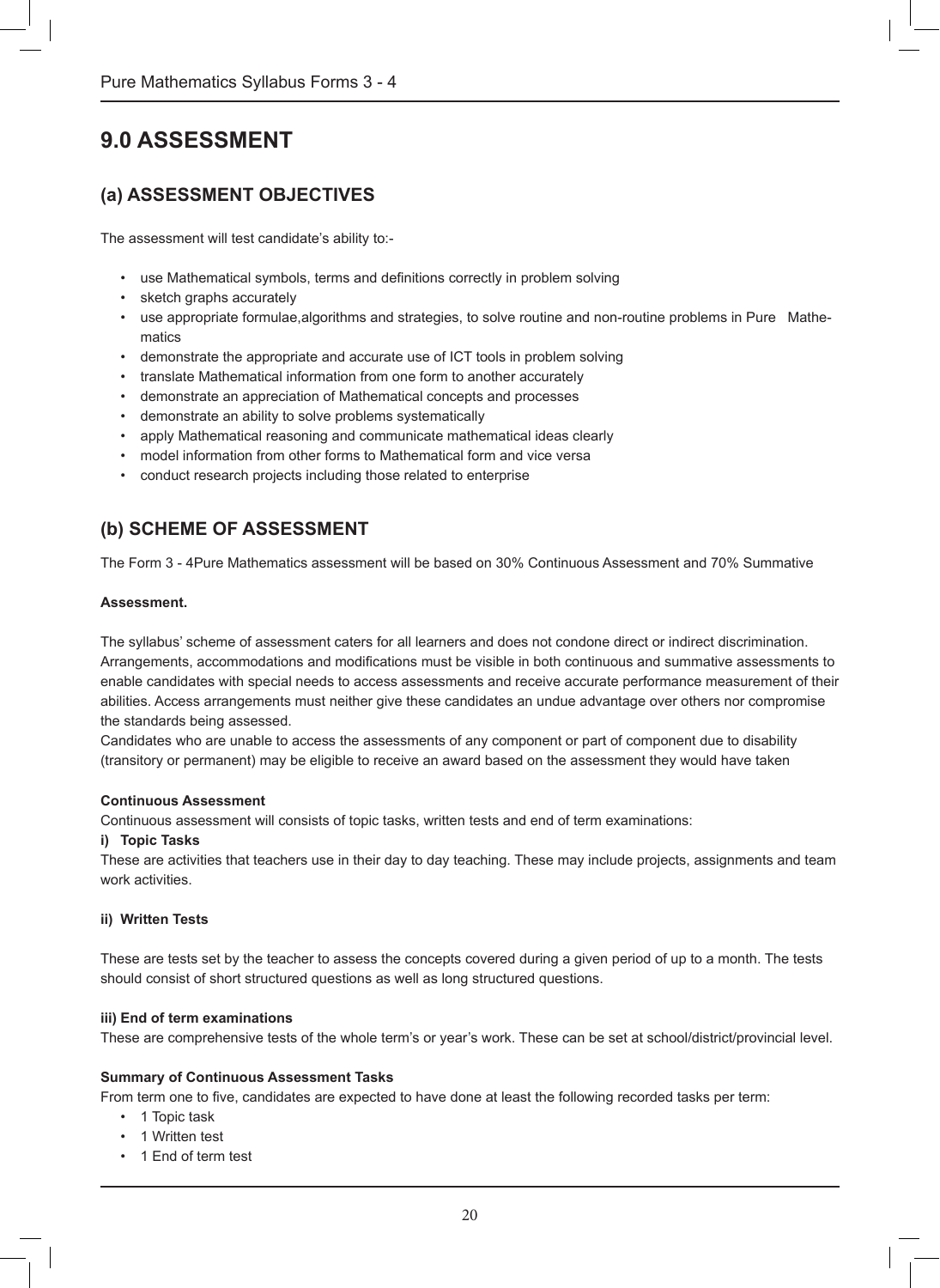1 End of term test

## **Detailed Continuous Assessment Tasks Table**

| <b>Term</b>          | <b>Number</b><br>of Topic<br><b>Tasks</b> | <b>Number of</b><br>Written<br><b>Tests</b> | <b>Number of</b><br><b>End Of Term</b><br><b>Tests</b> | <b>Total</b> |
|----------------------|-------------------------------------------|---------------------------------------------|--------------------------------------------------------|--------------|
| 1                    | 1                                         | 1                                           | 1                                                      |              |
| 2                    | 1                                         | 1                                           | 1                                                      |              |
| 3                    | 1                                         | 1                                           | 1                                                      |              |
| 4                    | 1                                         | 1                                           | 1                                                      |              |
| 5                    | 1                                         | 1                                           | 1                                                      |              |
| Weighting            | 25%                                       | 25%                                         | 50%                                                    | 100%         |
| <b>Actual Weight</b> | 7.5%                                      | 7.5%                                        | 15%                                                    | 30%          |

**Comment:** Term 6 is for the National Examination

## **c) Specification Grid** (c) Specification Grid

## Specification grid for continuous assessment

| <b>Component</b><br><b>Skills</b> | <b>Topic Tasks</b> | <b>Written Tests</b> | <b>End of Term</b> |
|-----------------------------------|--------------------|----------------------|--------------------|
| Skill 1                           | 30%                | 30%                  | 30%                |
| Knowledge                         |                    |                      |                    |
| Comprehension                     |                    |                      |                    |
| Skill <sub>2</sub>                | 50%                | 50%                  | 50%                |
| Application                       |                    |                      |                    |
| Analysis                          |                    |                      |                    |
| Skill 3                           | 20%                | 20%                  | 20%                |
| Synthesis                         |                    |                      |                    |
| Evaluation                        |                    |                      |                    |
| <b>Total</b>                      | 100%               | 100%                 | 100%               |
| <b>Actual</b><br>weighting        | 7.5%               | 7.5%                 | 15%                |

Pure Mathematics Syllabus Form 3 – 4 2016 26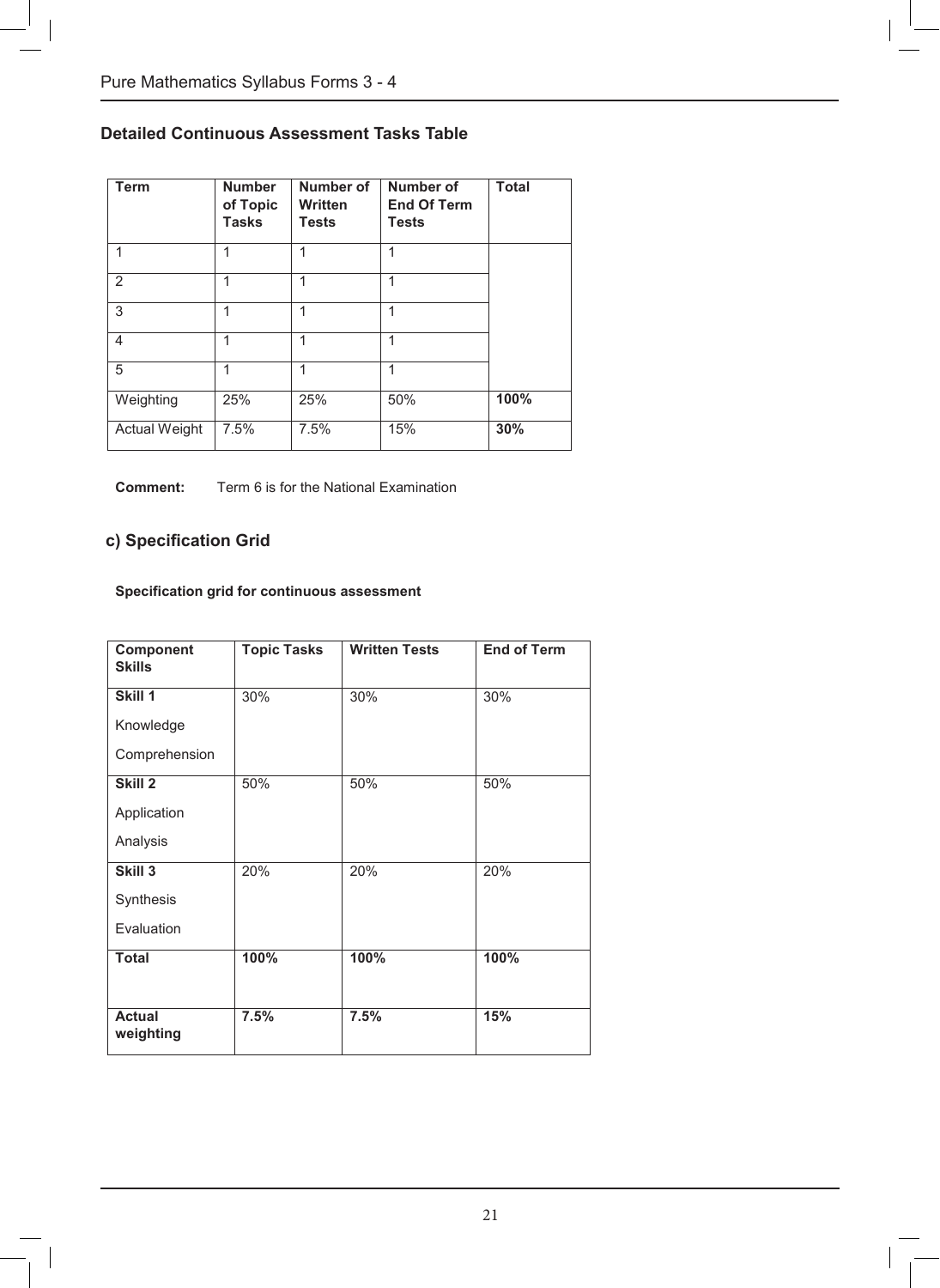## **Summative Assessment**

The examination will consist of 2 papers: paper 1 and paper 2, each to be written in 2½ hours

|                         | P <sub>1</sub>                                                                      | P2                                                                                    | <b>Total</b> |
|-------------------------|-------------------------------------------------------------------------------------|---------------------------------------------------------------------------------------|--------------|
| Weighting               | 50%                                                                                 | 50%                                                                                   | 100%         |
| <b>Actual weighting</b> | 35%                                                                                 | 35%                                                                                   | 70%          |
| Type of paper           | Approximately 15 Short Answer<br>Questions, where candidates anwer all<br>questions | 16 Questions where<br>candidates answer<br>any 10, each question<br>carrying 10 marks |              |
| Marks                   | 100                                                                                 |                                                                                       | 100          |

## **Specification Grid for Summative Assessment**

|               | <b>P1</b> | P <sub>2</sub> | <b>Total</b> |
|---------------|-----------|----------------|--------------|
| Skill 1       | 50%       | 30%            | 80%          |
| Knowledge &   |           |                |              |
| Comprehension |           |                |              |
| Skill 2       | 40%       | 50%            | 90%          |
| Application & |           |                |              |
| Analysis      |           |                |              |
| Skill 3       | 10%       | 20%            | 30%          |
| Synthesis &   |           |                |              |
| Evaluation    |           |                |              |
| Total         | 100%      | 100%           | 200%         |
| Weighting     | 50%       | 50%            | 100%         |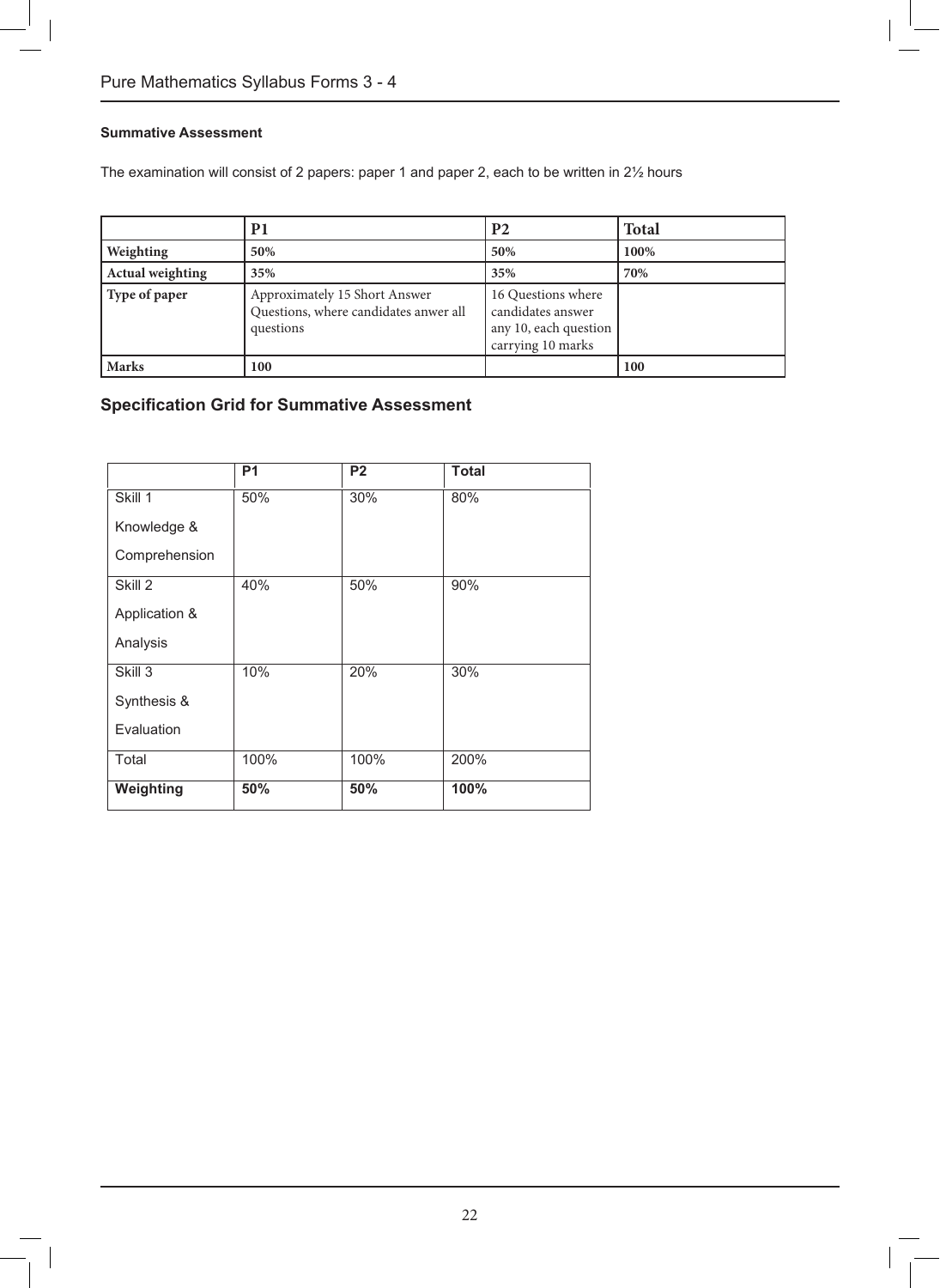## **d) Assessment Model**

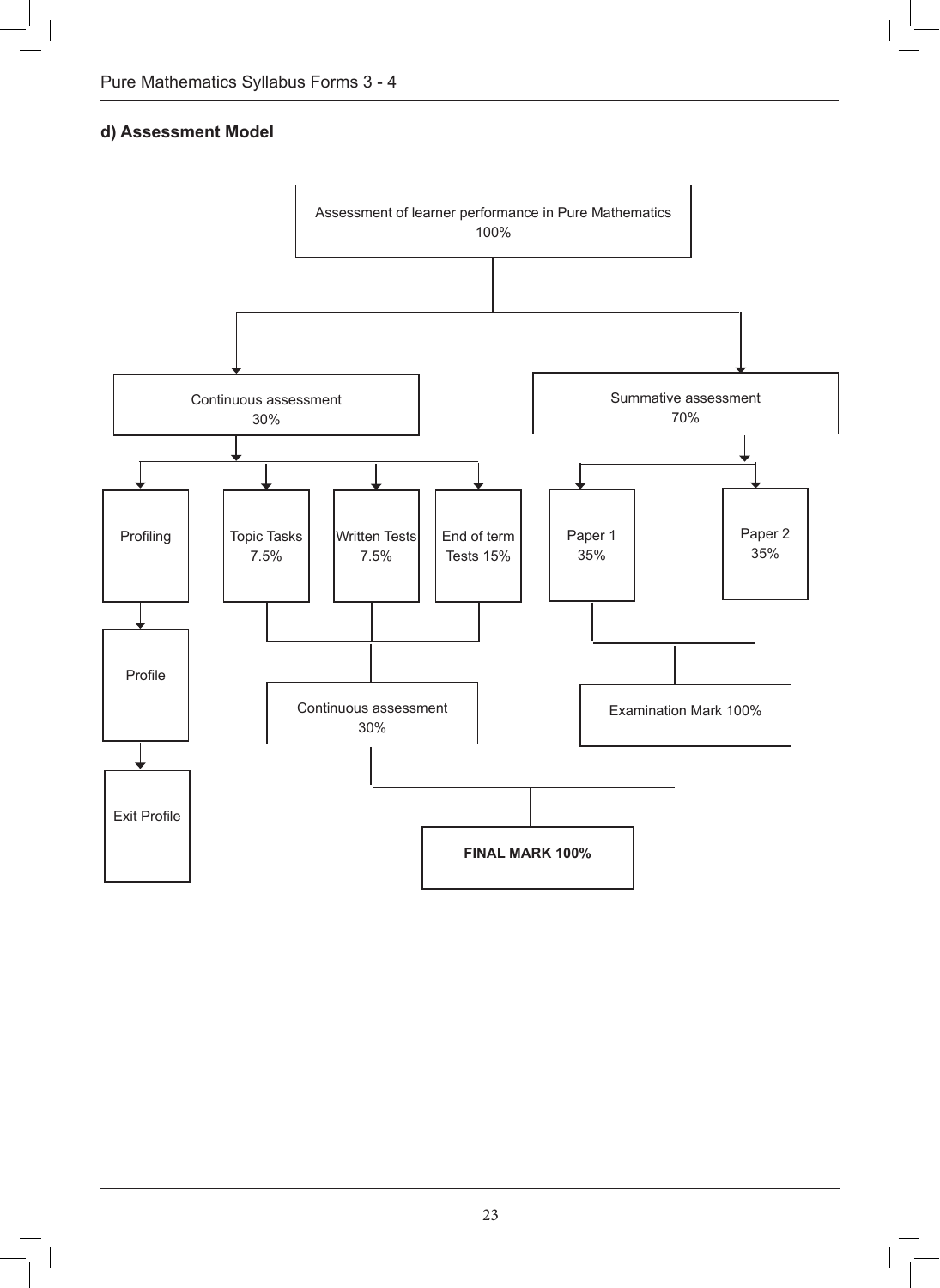$\frac{1}{\sqrt{1}}$  $\frac{1}{1}$ 

 $\frac{1}{\sqrt{1-\frac{1}{2}}}\Bigg|_{\frac{1}{2}}$